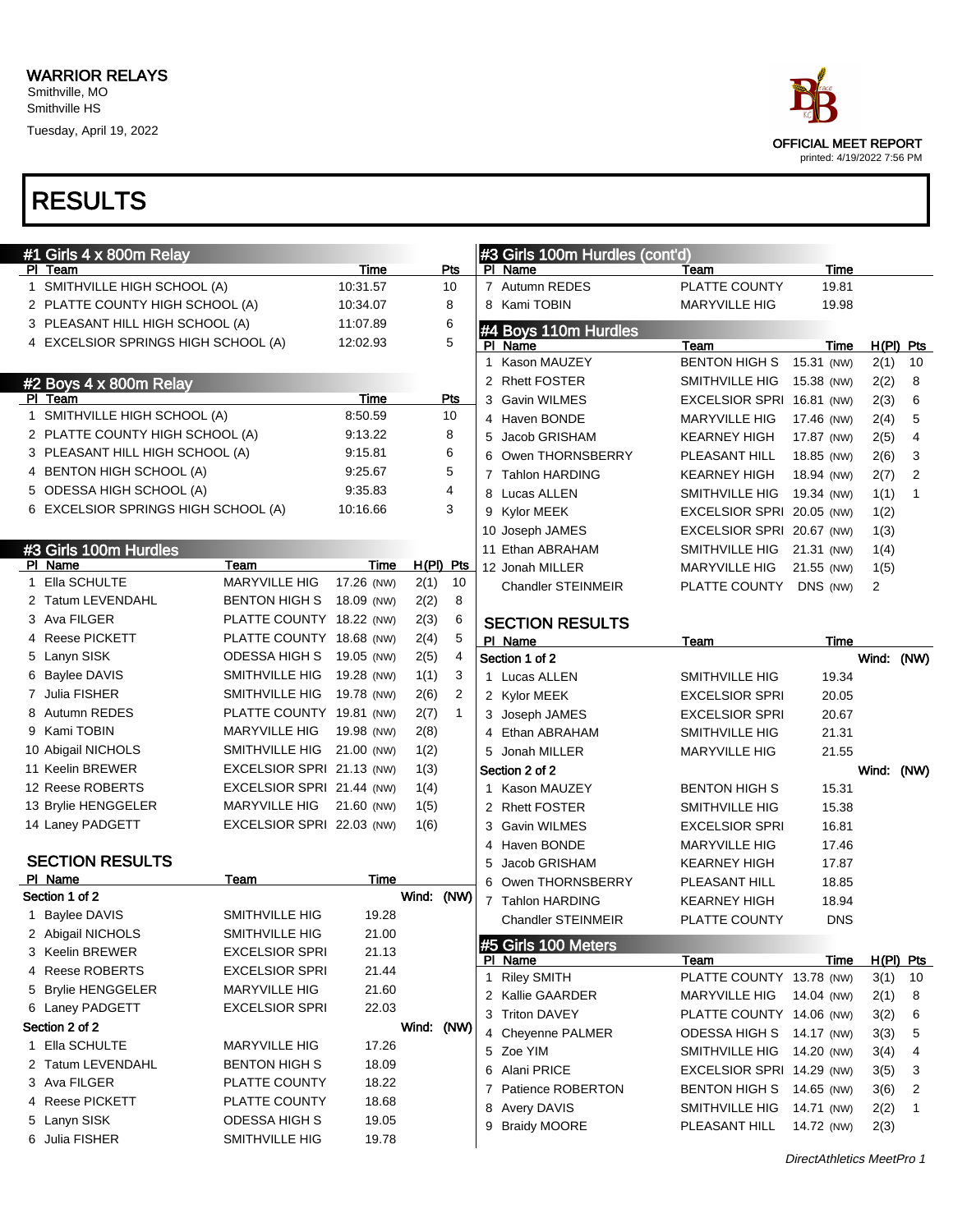RESULTS



DirectAthletics MeetPro 2

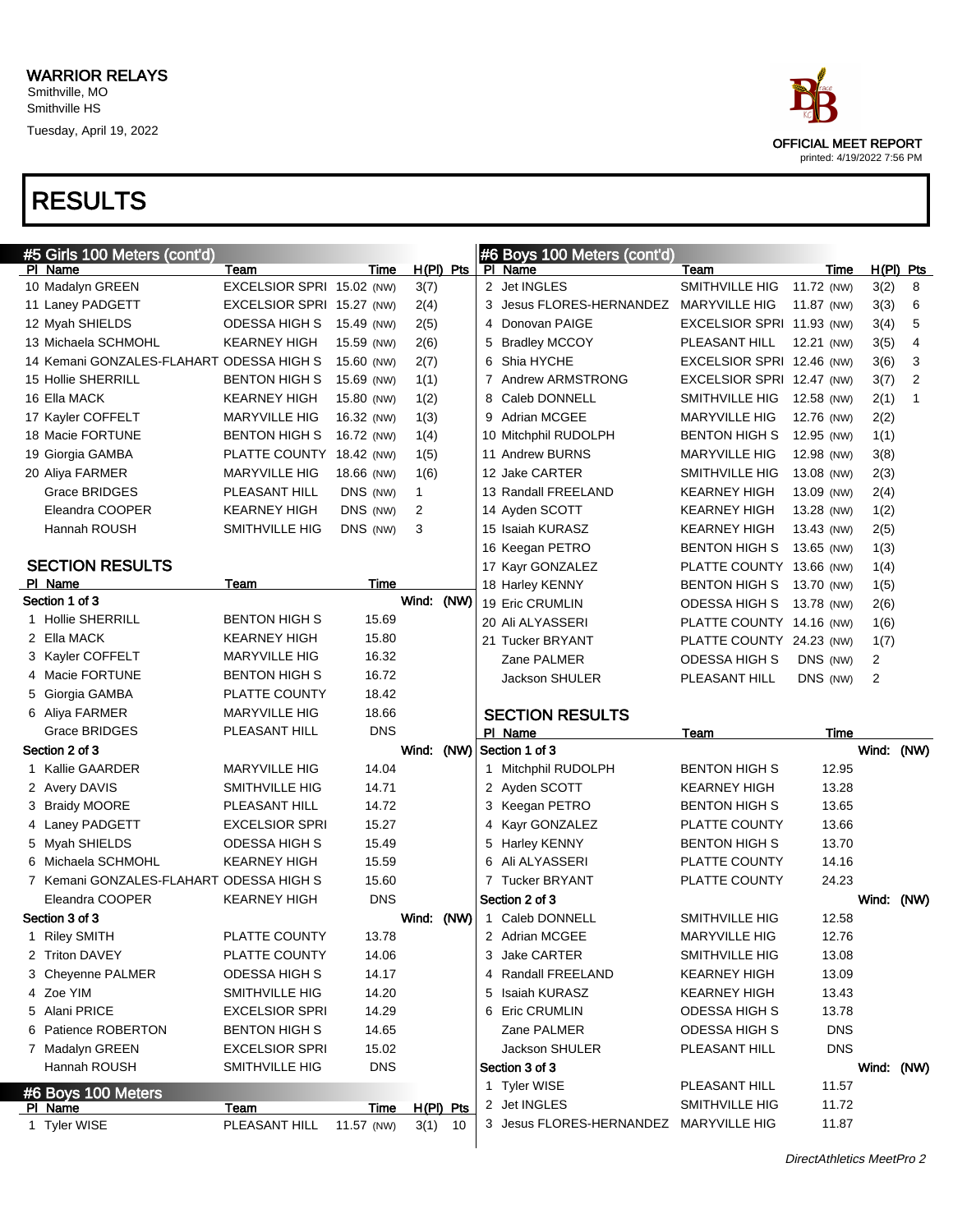

| #6 Boys 100 Meters (cont'd)         |                       |            |                |             | #10 Boys 1600 Meters (cont'd)        |                                  |                    |                                     |                |
|-------------------------------------|-----------------------|------------|----------------|-------------|--------------------------------------|----------------------------------|--------------------|-------------------------------------|----------------|
| PI Name                             | Team                  | Time       |                |             | PI Name                              | Team                             | Time               |                                     | <b>Pts</b>     |
| 4 Donovan PAIGE                     | <b>EXCELSIOR SPRI</b> | 11.93      |                |             | 6 Gavin ZUMWALT                      | <b>ODESSA HIGH S</b>             | 5:09.05            |                                     | 3              |
| 5 Bradley MCCOY                     | PLEASANT HILL         | 12.21      |                |             | 7 Carter MASSIE                      | SMITHVILLE HIG                   | 5:11.47            |                                     | $\overline{2}$ |
| 6 Shia HYCHE                        | <b>EXCELSIOR SPRI</b> | 12.46      |                |             | 8 Nolan PESTANO                      | SMITHVILLE HIG                   | 5:12.16            |                                     | $\mathbf{1}$   |
| 7 Andrew ARMSTRONG                  | <b>EXCELSIOR SPRI</b> | 12.47      |                |             | 9 Hycle NOLAND                       | PLEASANT HILL                    | 5:23.11            |                                     |                |
| 8 Andrew BURNS                      | <b>MARYVILLE HIG</b>  | 12.98      |                |             | 10 Kolben SWINDLER                   | <b>KEARNEY HIGH</b>              | 5:35.15            |                                     |                |
| #7 Girls 4 x 200m Relay             |                       |            |                |             | 11 Braiden BLOOMQUIST                | <b>MARYVILLE HIG</b>             | 5:50.68            |                                     |                |
| PI Team                             |                       | Time       | Pts            |             | 12 Raymond ZHAO                      | <b>MARYVILLE HIG</b>             | 5:57.89            |                                     |                |
| 1 SMITHVILLE HIGH SCHOOL (A)        |                       | 1:52.39    | 10             |             | 13 Gage PHROPER                      | <b>BENTON HIGH S</b>             | 6:06.53            |                                     |                |
| 2 PLATTE COUNTY HIGH SCHOOL (A)     |                       | 1:58.21    | 8              |             | 14 Rafael ORELLANES                  | <b>BENTON HIGH S</b>             | 6:18.06            |                                     |                |
| 3 MARYVILLE HIGH SCHOOL (A)         |                       | 2:01.89    | 6              |             | 15 Taylor JAMES                      | <b>KEARNEY HIGH</b>              | 6:18.56            |                                     |                |
| 4 EXCELSIOR SPRINGS HIGH SCHOOL (A) |                       | 2:07.16    | 5              |             | 16 Tanner AYERS                      | PLATTE COUNTY                    | 7:26.80            |                                     |                |
| PLEASANT HILL HIGH SCHOOL (A)       |                       | <b>DNS</b> |                |             | Cole SPACKLER                        | <b>BENTON HIGH S</b>             | <b>DNS</b>         |                                     |                |
|                                     |                       |            |                |             | Braedyn SEJKORA                      | <b>EXCELSIOR SPRI</b>            | <b>DNS</b>         |                                     |                |
| #8 Boys 4 x 200m Relay              |                       |            |                |             | Xavier DONEY                         | ODESSA HIGH S                    | <b>DNS</b>         |                                     |                |
| PI Team                             |                       | Time       | Pts            |             | <b>Mason WARTNER</b>                 | <b>EXCELSIOR SPRI</b>            | <b>DNS</b>         |                                     |                |
| 1 SMITHVILLE HIGH SCHOOL (A)        |                       | 1:33.97    | 10             |             |                                      |                                  |                    |                                     |                |
| 2 PLATTE COUNTY HIGH SCHOOL (A)     |                       | 1:36.86    | 8              |             | #11 Girls 4 x 100m Relay             |                                  |                    |                                     |                |
| 3 PLEASANT HILL HIGH SCHOOL (A)     |                       | 1:39.18    | 6              |             | PI Team                              |                                  | Time               |                                     | <b>Pts</b>     |
| 4 EXCELSIOR SPRINGS HIGH SCHOOL (A) |                       | 1:39.79    | 5              | 1           | MARYVILLE HIGH SCHOOL (A)            | 54.03                            |                    | 10                                  |                |
| 5 BENTON HIGH SCHOOL (A)            |                       | 1:41.36    | 4              |             | 2 SMITHVILLE HIGH SCHOOL (A)         |                                  | 54.18              |                                     | 8              |
| MARYVILLE HIGH SCHOOL (A)           |                       | DQ         |                |             | 3 BENTON HIGH SCHOOL (A)             |                                  | 54.34              |                                     | 6              |
|                                     |                       |            |                |             | 4 EXCELSIOR SPRINGS HIGH SCHOOL (A)  |                                  | 56.43              |                                     | 5              |
| #9 Girls 1600 Meters                |                       |            |                |             | 5 PLATTE COUNTY HIGH SCHOOL (A)      |                                  | 58.06              |                                     | 4              |
| PI Name                             | Team                  | Time       | <b>Pts</b>     |             | 6 PLEASANT HILL HIGH SCHOOL (A)      |                                  | 58.55              |                                     | 3              |
| 1 Naomi HUNTER                      | SMITHVILLE HIG        | 6:11.82    | 10             |             |                                      |                                  |                    |                                     |                |
| 2 Jacey BREWER                      | <b>EXCELSIOR SPRI</b> | 6:14.22    | 8              |             | #12 Boys 4 x 100m Relay              |                                  |                    |                                     |                |
| 3 Katherine POHREN                  | <b>MARYVILLE HIG</b>  | 6:31.50    | 6              |             | PI Team                              |                                  | Time               |                                     | Pts            |
| 4 Ellie BECK                        | PLEASANT HILL         | 6:33.46    | 5              |             | 1 BENTON HIGH SCHOOL (A)             |                                  | 46.45              |                                     | 10             |
| 5 Ella SCARBOROUGH                  | <b>ODESSA HIGH S</b>  | 6:36.32    | $\overline{4}$ |             | 2 MARYVILLE HIGH SCHOOL (A)          |                                  | 46.59              |                                     | 8              |
| 6 Lacey MILLER                      | <b>EXCELSIOR SPRI</b> | 6.48.38    | 3              |             | 3 SMITHVILLE HIGH SCHOOL (A)         |                                  | 48.06              |                                     | 6              |
| 7 Liliana JERONIMO-VIGIL            | <b>BENTON HIGH S</b>  | 6:54.32    | $\overline{2}$ |             | 4 PLATTE COUNTY HIGH SCHOOL (A)      |                                  | 48.29              |                                     | 5              |
| 8 Kiley FAUST                       | PLEASANT HILL         | 6:56.83    | $\mathbf{1}$   |             | 5 KEARNEY HIGH SCHOOL (A)            |                                  | 50.72              |                                     | 4              |
| 9 Avery MORGAN                      | <b>KEARNEY HIGH</b>   | 7:10.99    |                |             | 6 PLEASANT HILL HIGH SCHOOL (A)      |                                  | 50.84              |                                     | 3              |
| 10 Braylissa WHITWORTH              | <b>EXCELSIOR SPRI</b> | 7:15.33    |                |             | EXCELSIOR SPRINGS HIGH SCHOOL (A)    |                                  | DQ                 |                                     |                |
| 11 Kelly ANDERSON                   | PLEASANT HILL         | 7.26.69    |                |             |                                      |                                  |                    |                                     |                |
| 12 Dreamer STONE                    | <b>BENTON HIGH S</b>  | 8:14.41    |                |             | #13 Girls 400 Meters                 |                                  |                    |                                     |                |
| 13 Kennedy STRAUCH                  | <b>MARYVILLE HIG</b>  | 8:19.03    |                |             | PI Name                              | Team<br>PLEASANT HILL            | <u>Time</u>        | H(PI) Pts                           |                |
| <b>Caroline POHREN</b>              | <b>MARYVILLE HIG</b>  | <b>DNS</b> |                | $\mathbf 1$ | <b>Brooke BECK</b>                   |                                  | 59.99              | 2(1)                                | 10             |
|                                     |                       |            |                |             | 2 Brooklyn RICHIE                    | SMITHVILLE HIG<br>ODESSA HIGH S  | 1:03.36            | 2(2)                                | 8              |
| #10 Boys 1600 Meters                |                       |            |                |             | 3 Cheyenne PALMER                    |                                  | 1:03.94            | 2(3)                                | 6              |
| PI Name                             | Team                  | Time       | Pts            |             | 4 Abigail NICHOLS<br>5 Bailey CUTLER | SMITHVILLE HIG<br>SMITHVILLE HIG | 1:04.53<br>1:06.84 | 2(4)                                | 5<br>4         |
| 1 Connor CURRENCE                   | PLATTE COUNTY         | 4:46.52    | 10             |             | 6 Alyssa-michelle MORMINO            | <b>EXCELSIOR SPRI</b>            | 1:09.21            | 2(5)                                |                |
| 2 Regan DUNN                        | SMITHVILLE HIG        | 4:57.91    | 8              |             | 7 Lauren KIDWELL                     | PLEASANT HILL                    | 1:10.58            | 2(6)                                | 3              |
| 3 Bradley DEERING                   | <b>MARYVILLE HIG</b>  | 5:03.22    | 6              |             | 8 Emma REED                          | PLATTE COUNTY                    | 1:10.87            | 2(7)                                | 2<br>1         |
| 4 Kade MEINKE                       | PLATTE COUNTY         | 5:06.61    | 5<br>4         |             | 9 Avery DERR                         | <b>MARYVILLE HIG</b>             | 1:13.03            | 1(1)<br>1(2)                        |                |
| 5 Tyler RUMORE                      | <b>EXCELSIOR SPRI</b> | 5:06.72    |                |             | 10 Alaycia ROLLINS                   | PLATTE COUNTY                    | 1:13.60            | 1(3)                                |                |
|                                     |                       |            |                |             |                                      | n:.                              |                    | $M_{\odot}$ at $D_{\odot}$ $\Omega$ |                |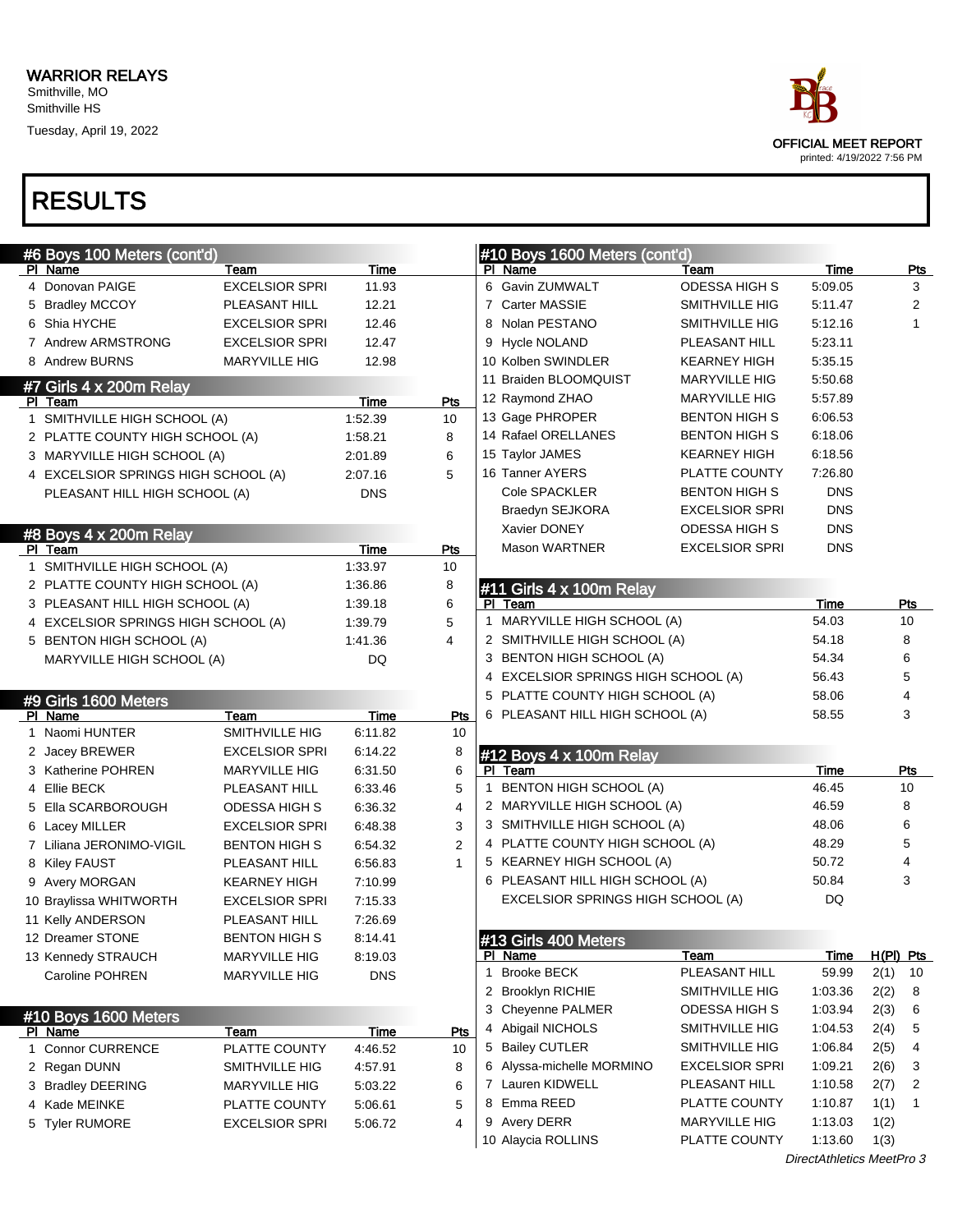

| #13 Girls 400 Meters (cont'd)  |                       |                          |                |              | #14 Boys 400 Meters (cont'd) |                                   |                                        |             |                |   |
|--------------------------------|-----------------------|--------------------------|----------------|--------------|------------------------------|-----------------------------------|----------------------------------------|-------------|----------------|---|
| PI Name                        | Team                  | Time                     | $H(PI)$ Pts    |              |                              | PI Name                           | Team                                   | <b>Time</b> | $H(PI)$ Pts    |   |
| 11 Myah SHIELDS                | ODESSA HIGH S         | 1:14.20                  | 1(4)           |              |                              | Mitchphil RUDOLPH                 | <b>BENTON HIGH S</b>                   | <b>DNS</b>  | $\mathbf{1}$   |   |
| 12 Alayna DOSTAL               | <b>KEARNEY HIGH</b>   | 1:14.99                  | 1(5)           |              |                              | Parker MORRISON                   | PLEASANT HILL                          | <b>DNS</b>  | $\overline{2}$ |   |
| 13 Maycie MCLAUGHLIN           | <b>EXCELSIOR SPRI</b> | 1:16.59                  | 1(6)           |              |                              | <b>Isaac SUMY</b>                 | <b>ODESSA HIGH S</b>                   | <b>DNS</b>  | 3              |   |
| 14 Chloe ALBERTSON             | <b>EXCELSIOR SPRI</b> | 1:18.27                  | 1(7)           |              |                              | <b>Tristan MAGNUSON</b>           | PLATTE COUNTY                          | <b>DNS</b>  | 3              |   |
| <b>Allie GRIMES</b>            | PLEASANT HILL         | <b>DNS</b>               | $\overline{2}$ |              |                              |                                   |                                        |             |                |   |
|                                |                       |                          |                |              |                              | <b>SECTION RESULTS</b>            |                                        |             |                |   |
| <b>SECTION RESULTS</b>         |                       |                          |                |              |                              | PI Name                           | Team                                   | Time        |                |   |
| PI Name                        | Team                  | Time                     |                |              |                              | Section 1 of 3                    |                                        |             |                |   |
| Section 1 of 2                 |                       |                          |                |              |                              | Dayn HENDERSON                    | <b>MARYVILLE HIG</b>                   | 1:01.31     |                |   |
| 1 Emma REED                    | PLATTE COUNTY         | 1:10.87                  |                |              |                              | 2 Blake SULLIVAN                  | ODESSA HIGH S                          | 1:05.37     |                |   |
| 2 Avery DERR                   | MARYVILLE HIG         | 1:13.03                  |                |              |                              | 3 Edwin CRUZ                      | <b>BENTON HIGH S</b>                   | 1:06.64     |                |   |
| 3 Alaycia ROLLINS              | PLATTE COUNTY         | 1:13.60                  |                |              |                              | 4 Xaeden DOMENDEN                 | <b>MARYVILLE HIG</b>                   | 1:07.40     |                |   |
| 4 Myah SHIELDS                 | <b>ODESSA HIGH S</b>  | 1:14.20                  |                |              |                              | Michael JENKINS                   | PLATTE COUNTY                          | <b>DNS</b>  |                |   |
| 5 Alayna DOSTAL                | <b>KEARNEY HIGH</b>   | 1:14.99                  |                |              |                              | Zane PALMER                       | ODESSA HIGH S                          | <b>DNS</b>  |                |   |
| 6 Maycie MCLAUGHLIN            | <b>EXCELSIOR SPRI</b> | 1:16.59                  |                |              |                              | Mitchphil RUDOLPH                 | <b>BENTON HIGH S</b>                   | <b>DNS</b>  |                |   |
| 7 Chloe ALBERTSON              | <b>EXCELSIOR SPRI</b> | 1:18.27                  |                |              |                              | Section 2 of 3                    |                                        |             |                |   |
| Section 2 of 2                 |                       |                          |                |              |                              | 1 Austin ZAMBRANO-SAXTON          | <b>BENTON HIGH S</b>                   | 58.35       |                |   |
| 1 Brooke BECK                  | PLEASANT HILL         | 59.99                    |                |              |                              | 2 Damien MCDADE                   | <b>EXCELSIOR SPRI</b>                  | 59.00       |                |   |
| 2 Brooklyn RICHIE              | SMITHVILLE HIG        | 1:03.36                  |                |              |                              | 3 Cayden HARRIS                   | <b>KEARNEY HIGH</b>                    | 59.12       |                |   |
| 3 Cheyenne PALMER              | <b>ODESSA HIGH S</b>  | 1:03.94                  |                |              |                              | 4 Dylan MEYER                     | <b>MARYVILLE HIG</b>                   | 59.81       |                |   |
| 4 Abigail NICHOLS              | SMITHVILLE HIG        | 1:04.53                  |                |              |                              | 5 Leland HORNBOSTEL               | PLEASANT HILL                          | 1:00.62     |                |   |
| 5 Bailey CUTLER                | SMITHVILLE HIG        | 1:06.84                  |                |              |                              | 6 Eric CRUMLIN                    | ODESSA HIGH S                          | 1:00.89     |                |   |
| 6 Alyssa-michelle MORMINO      | <b>EXCELSIOR SPRI</b> | 1:09.21                  |                |              |                              | 7 Jordan KENYON                   | PLEASANT HILL                          | 1:01.72     |                |   |
| 7 Lauren KIDWELL               | PLEASANT HILL         | 1:10.58                  |                |              |                              | Parker MORRISON                   | PLEASANT HILL                          | <b>DNS</b>  |                |   |
| <b>Allie GRIMES</b>            | PLEASANT HILL         | <b>DNS</b>               |                |              |                              | Section 3 of 3                    |                                        |             |                |   |
|                                |                       |                          |                |              |                              | 1 Noah RIECKER                    | SMITHVILLE HIG                         | 54.32       |                |   |
| #14 Boys 400 Meters<br>PI Name | Team                  | <b>Time</b>              | $H(PI)$ Pts    |              |                              | 2 Quentin ZIMMER                  | SMITHVILLE HIG                         | 54.95       |                |   |
| 1 Noah RIECKER                 | SMITHVILLE HIG        | 54.32                    | 3(1)           | 10           |                              | 3 Luke DAVIS                      | <b>EXCELSIOR SPRI</b>                  | 55.52       |                |   |
| 2 Quentin ZIMMER               | SMITHVILLE HIG        | 54.95                    | 3(2)           | 8            |                              | 4 Blaise VERTIN                   | PLATTE COUNTY                          | 56.04       |                |   |
| 3 Luke DAVIS                   | <b>EXCELSIOR SPRI</b> | 55.52                    | 3(3)           | 6            |                              | 5 Jace HELLBUSCH                  | SMITHVILLE HIG                         | 56.41       |                |   |
| 4 Blaise VERTIN                | PLATTE COUNTY         | 56.04                    | 3(4)           | 5            |                              | 6 Rakai GANTT                     | <b>EXCELSIOR SPRI</b>                  | 58.84       |                |   |
| 5 Jace HELLBUSCH               | SMITHVILLE HIG        | 56.41                    | 3(5)           | 4            |                              | <b>Isaac SUMY</b>                 | <b>ODESSA HIGH S</b>                   | <b>DNS</b>  |                |   |
| 6 Austin ZAMBRANO-SAXTON       | <b>BENTON HIGH S</b>  | 58.35                    | 2(1)           | 3            |                              | <b>Tristan MAGNUSON</b>           | PLATTE COUNTY                          | <b>DNS</b>  |                |   |
| 7 Rakai GANTT                  | <b>EXCELSIOR SPRI</b> | 58.84                    | 3(6)           | 2            |                              |                                   |                                        |             |                |   |
| 8 Damien MCDADE                | <b>EXCELSIOR SPRI</b> | 59.00                    | 2(2)           | $\mathbf{1}$ |                              | #15 Girls 300m Hurdles<br>PI Name | Team                                   | <u>Time</u> | $H(PI)$ Pts    |   |
| 9 Cayden HARRIS                | <b>KEARNEY HIGH</b>   | 59.12                    | 2(3)           |              | 1                            | Ella SCHULTE                      | <b>MARYVILLE HIG</b>                   | 50.23       | $2(1)$ 10      |   |
| 10 Dylan MEYER                 | MARYVILLE HIG         | 59.81                    | 2(4)           |              |                              | 2 Ava FILGER                      | PLATTE COUNTY                          | 50.40       | 2(2)           | 8 |
| 11 Leland HORNBOSTEL           | PLEASANT HILL         | 1:00.62                  | 2(5)           |              |                              | 3 Julia FISHER                    | SMITHVILLE HIG                         | 53.80       | 2(3)           | 6 |
| 12 Eric CRUMLIN                | ODESSA HIGH S         | 1:00.89                  | 2(6)           |              |                              | 4 Ella CRAIN                      | PLEASANT HILL                          | 56.51       | 2(4)           | 5 |
| 13 Dayn HENDERSON              | MARYVILLE HIG         | 1:01.31                  | 1(1)           |              |                              | 5 Kylee BOLLINGER                 | SMITHVILLE HIG                         | 56.60       | 2(5)           | 4 |
| 14 Jordan KENYON               | PLEASANT HILL         | 1:01.72                  | 2(7)           |              |                              | 6 Lanyn SISK                      | ODESSA HIGH S                          | 57.45       | 2(6)           | 3 |
| 15 Blake SULLIVAN              | ODESSA HIGH S         | 1:05.37                  | 1(2)           |              |                              | 7 Autumn REDES                    | PLATTE COUNTY                          | 57.54       | 2(7)           |   |
|                                |                       |                          |                |              |                              | 8 Alaeyah CHLEBORAD               | PLATTE COUNTY                          |             |                | 2 |
| 16 Edwin CRUZ                  | <b>BENTON HIGH S</b>  | 1:06.64                  | 1(3)           |              |                              | 9 Kami TOBIN                      |                                        | 58.10       | 1(1)           | 1 |
| 17 Xaeden DOMENDEN             | MARYVILLE HIG         | 1:07.40                  | 1(4)           |              |                              |                                   | <b>MARYVILLE HIG</b>                   | 59.84       | 1(2)           |   |
| Michael JENKINS<br>Zane PALMER | PLATTE COUNTY         | <b>DNS</b><br><b>DNS</b> | 1              |              |                              | 10 Ella SCARBOROUGH               | ODESSA HIGH S<br><b>EXCELSIOR SPRI</b> | 1:00.67     | 1(3)           |   |
|                                | ODESSA HIGH S         |                          | $\mathbf{1}$   |              |                              | 11 Keelin BREWER                  |                                        | 1:00.72     | 2(8)           |   |
|                                |                       |                          |                |              |                              |                                   |                                        |             |                |   |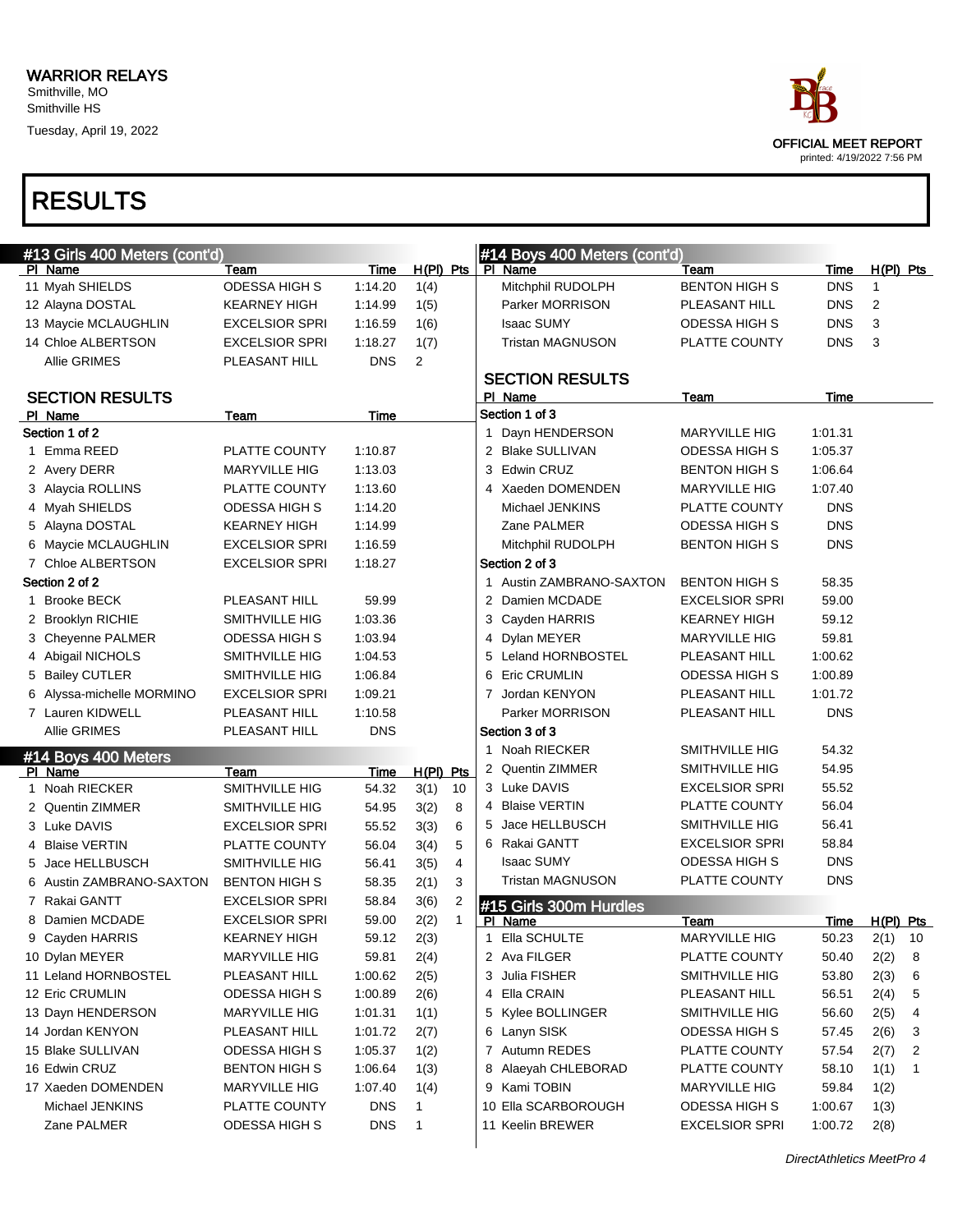

| #15 Girls 300m Hurdles (cont'd) |                       |             |                |                |   | #16 Boys 300m Hurdles (cont'd)         |                       |             |              |
|---------------------------------|-----------------------|-------------|----------------|----------------|---|----------------------------------------|-----------------------|-------------|--------------|
| PI Name                         | Team                  | <b>Time</b> | H(PI) Pts      |                |   | PI Name                                | Team                  | Time        |              |
| 12 Matilda VEDANA               | <b>EXCELSIOR SPRI</b> | 1:02.38     | 1(4)           |                |   | 5 Owen THORNSBERRY                     | PLEASANT HILL         | 50.09       |              |
| 13 Brylie HENGGELER             | <b>MARYVILLE HIG</b>  | 1:06.44     | 1(5)           |                |   | 6 James BERRY                          | PLEASANT HILL         | 53.50       |              |
| Reese ROBERTS                   | <b>EXCELSIOR SPRI</b> | <b>DNS</b>  | $\mathbf{1}$   |                |   | 7 Dalton MCDONOUGH                     | <b>MARYVILLE HIG</b>  | 55.72       |              |
|                                 |                       |             |                |                |   | Section 2 of 2                         |                       |             |              |
| <b>SECTION RESULTS</b>          |                       |             |                |                |   | 1 Jesus FLORES-HERNANDEZ MARYVILLE HIG |                       | 41.67       |              |
| PI Name                         | Team                  | Time        |                |                |   | 2 Rhett FOSTER                         | SMITHVILLE HIG        | 42.47       |              |
| Section 1 of 2                  |                       |             |                |                |   | 3 Kason MAUZEY                         | <b>BENTON HIGH S</b>  | 43.13       |              |
| 1 Alaeyah CHLEBORAD             | PLATTE COUNTY         | 58.10       |                |                |   | 4 Gavin WILMES                         | <b>EXCELSIOR SPRI</b> | 43.57       |              |
| 2 Kami TOBIN                    | MARYVILLE HIG         | 59.84       |                |                |   | 5 Kyle CORKILL                         | SMITHVILLE HIG        | 44.17       |              |
| 3 Ella SCARBOROUGH              | <b>ODESSA HIGH S</b>  | 1:00.67     |                |                |   | <b>Tahlon HARDING</b>                  | <b>KEARNEY HIGH</b>   | 45.12       |              |
| 4 Matilda VEDANA                | <b>EXCELSIOR SPRI</b> | 1:02.38     |                |                | 7 | <b>Braxton MOFFETT</b>                 | <b>EXCELSIOR SPRI</b> | 47.58       |              |
| 5 Brylie HENGGELER              | <b>MARYVILLE HIG</b>  | 1:06.44     |                |                |   | <b>Chandler STEINMEIR</b>              | PLATTE COUNTY         | <b>DNS</b>  |              |
| Reese ROBERTS                   | <b>EXCELSIOR SPRI</b> | <b>DNS</b>  |                |                |   | #17 Girls 800 Meters                   |                       |             |              |
| Section 2 of 2                  |                       |             |                |                |   | PI Name                                | Team                  | Time        | Pts          |
| 1 Ella SCHULTE                  | <b>MARYVILLE HIG</b>  | 50.23       |                |                |   | 1 Avery BANNWARTH                      | SMITHVILLE HIG        | 2:38.43     | 10           |
| 2 Ava FILGER                    | PLATTE COUNTY         | 50.40       |                |                |   | 2 Macey CHANEY                         | <b>EXCELSIOR SPRI</b> | 2:43.73     | 8            |
| 3 Julia FISHER                  | SMITHVILLE HIG        | 53.80       |                |                |   | 3 Allie GRIMES                         | PLEASANT HILL         | 2:46.66     | 6            |
| 4 Ella CRAIN                    | PLEASANT HILL         | 56.51       |                |                |   | 4 Lydia DOOLE                          | PLATTE COUNTY         | 2:48.75     | 5            |
| 5 Kylee BOLLINGER               | SMITHVILLE HIG        | 56.60       |                |                |   | 5 Kenadi BROWN                         | PLATTE COUNTY         | 2:55.63     | 4            |
| 6 Lanyn SISK                    | <b>ODESSA HIGH S</b>  | 57.45       |                |                |   | <b>Madison POWERS</b>                  | PLEASANT HILL         | 3:00.45     | 3            |
| 7 Autumn REDES                  | PLATTE COUNTY         | 57.54       |                |                |   | 7 Alayna DOSTAL                        | <b>KEARNEY HIGH</b>   | 3:03.42     | 2            |
| 8 Keelin BREWER                 | <b>EXCELSIOR SPRI</b> | 1:00.72     |                |                |   | 8 Braylissa WHITWORTH                  | <b>EXCELSIOR SPRI</b> | 3:08.01     | $\mathbf{1}$ |
| #16 Boys 300m Hurdles           |                       |             |                |                |   | 9 Liliana JERONIMO-VIGIL               | <b>BENTON HIGH S</b>  | 3:10.06     |              |
| PI Name                         | Team                  | Time        | $H(PI)$ Pts    |                |   | 10 Raina MCDOWELL                      | PLATTE COUNTY         | 3:25.61     |              |
| Jesus FLORES-HERNANDEZ          | <b>MARYVILLE HIG</b>  | 41.67       | 2(1)           | 10             |   | 11 Kennedy STRAUCH                     | <b>MARYVILLE HIG</b>  | 3:38.92     |              |
| 2 Rhett FOSTER                  | SMITHVILLE HIG        | 42.47       | 2(2)           | 8              |   | 12 Dreamer STONE                       | <b>BENTON HIGH S</b>  | 3:44.01     |              |
| 3 Kason MAUZEY                  | <b>BENTON HIGH S</b>  | 43.13       | 2(3)           | 6              |   | Caroline POHREN                        | <b>MARYVILLE HIG</b>  | <b>DNS</b>  |              |
| 4 Gavin WILMES                  | <b>EXCELSIOR SPRI</b> | 43.57       | 2(4)           | 5              |   | Avery MORGAN                           | <b>KEARNEY HIGH</b>   | <b>DNS</b>  |              |
| 5 Kyle CORKILL                  | SMITHVILLE HIG        | 44.17       | 2(5)           | 4              |   | Katherine POHREN                       | <b>MARYVILLE HIG</b>  | <b>DNS</b>  |              |
| 6 Tahlon HARDING                | <b>KEARNEY HIGH</b>   | 45.12       | 2(6)           | 3              |   | Ava ISHMAEL                            | <b>EXCELSIOR SPRI</b> | <b>DNS</b>  |              |
| 7 Haven BONDE                   | <b>MARYVILLE HIG</b>  | 45.29       | 1(1)           | $\overline{2}$ |   | <b>Brooke BECK</b>                     | PLEASANT HILL         | <b>DNS</b>  |              |
| 8 Jacob GRISHAM                 | <b>KEARNEY HIGH</b>   | 45.35       | 1(2)           | $\mathbf{1}$   |   |                                        |                       |             |              |
| 9 Lucas ALLEN                   | SMITHVILLE HIG        | 46.89       | 1(3)           |                |   | #18 Boys 800 Meters                    |                       |             |              |
| 10 Braxton MOFFETT              | <b>EXCELSIOR SPRI</b> | 47.58       | 2(7)           |                |   | PI Name                                | Team                  | <b>Time</b> | <b>Pts</b>   |
| 11 Joseph JAMES                 | <b>EXCELSIOR SPRI</b> | 48.15       | 1(4)           |                |   | 1 Jag GALAPIN                          | <b>MARYVILLE HIG</b>  | 2:06.20     | 10           |
| 12 Owen THORNSBERRY             | PLEASANT HILL         | 50.09       | 1(5)           |                |   | 2 Cale STERLING                        | MARYVILLE HIG         | 2:09.06     | 8            |
| 13 James BERRY                  | PLEASANT HILL         | 53.50       | 1(6)           |                |   | 3 Sky AGUILAR                          | <b>BENTON HIGH S</b>  | 2:13.75     | 6            |
| 14 Dalton MCDONOUGH             | MARYVILLE HIG         | 55.72       | 1(7)           |                |   | 4 Dylan MASTERS                        | MARYVILLE HIG         | 2:13.85     | 5            |
| <b>Chandler STEINMEIR</b>       | PLATTE COUNTY         | <b>DNS</b>  | $\overline{2}$ |                |   | 5 Gavin JENKS                          | PLATTE COUNTY         | 2:17.08     | 4            |
|                                 |                       |             |                |                |   | 6 Carter MASSIE                        | SMITHVILLE HIG        | 2:20.34     | 3            |
| <b>SECTION RESULTS</b>          |                       |             |                |                |   | 7 Johnathan RIVERA                     | PLEASANT HILL         | 2:21.45     | 2            |
| PI Name                         | <b>Team</b>           | Time        |                |                |   | 8 Jaydon SHULER                        | PLEASANT HILL         | 2:21.60     | 1            |
| Section 1 of 2                  |                       |             |                |                |   | 9 Braedyn SEJKORA                      | <b>EXCELSIOR SPRI</b> | 2:25.24     |              |
| 1 Haven BONDE                   | <b>MARYVILLE HIG</b>  | 45.29       |                |                |   | 10 Ryan JOHNSON                        | PLATTE COUNTY         | 2:26.07     |              |
| 2 Jacob GRISHAM                 | <b>KEARNEY HIGH</b>   | 45.35       |                |                |   | 11 Nolan PESTANO                       | SMITHVILLE HIG        | 2:27.86     |              |
| 3 Lucas ALLEN                   | SMITHVILLE HIG        | 46.89       |                |                |   | 12 Luke BAILEY                         | <b>KEARNEY HIGH</b>   | 2:39.40     |              |
| 4 Joseph JAMES                  | <b>EXCELSIOR SPRI</b> | 48.15       |                |                |   |                                        |                       |             |              |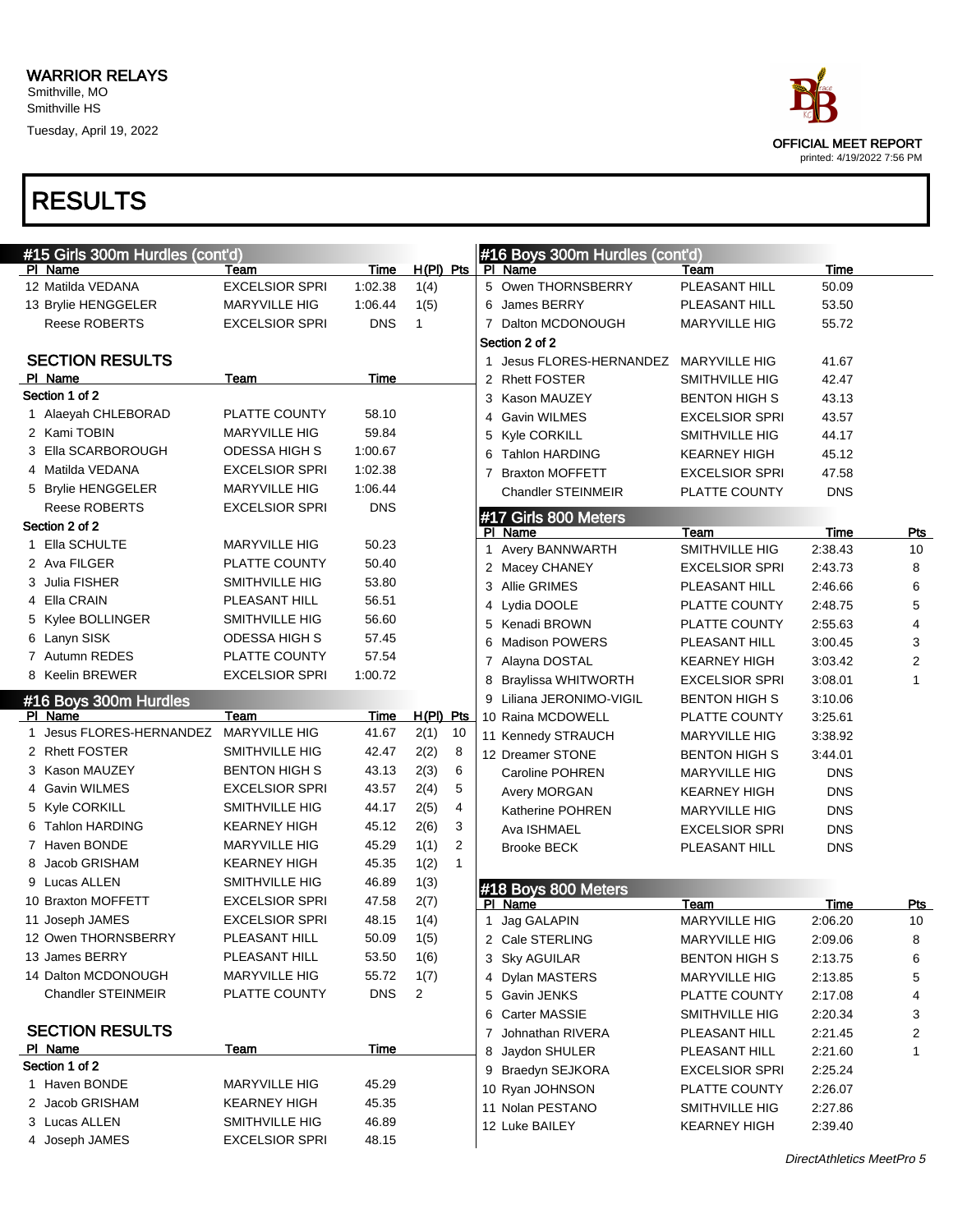

| #18 Boys 800 Meters (cont'd)             |                           |            |             |                |   | #19 Girls 200 Meters (cont'd) |                           |                           |              |             |
|------------------------------------------|---------------------------|------------|-------------|----------------|---|-------------------------------|---------------------------|---------------------------|--------------|-------------|
| PI Name                                  | Team                      | Time       |             | Pts            |   | PI Name                       | Team                      | Time                      |              |             |
| 13 Silas O'DELL                          | <b>EXCELSIOR SPRI</b>     | 2:42.92    |             |                |   | 3 Lauren KIDWELL              | PLEASANT HILL             | 31.51                     |              |             |
| 14 Andrew DEORNELLIS                     | <b>EXCELSIOR SPRI</b>     | 2:42.96    |             |                |   | 4 Elizabeth HORMELL           | <b>EXCELSIOR SPRI</b>     | 31.69                     |              |             |
| 15 Rafael ORELLANES                      | <b>BENTON HIGH S</b>      | 2:59.97    |             |                |   | 5 Myah SHIELDS                | ODESSA HIGH S             | 32.63                     |              |             |
| <b>Elliot MCCOY</b>                      | <b>BENTON HIGH S</b>      | <b>DNS</b> |             |                |   | Eleandra COOPER               | <b>KEARNEY HIGH</b>       | <b>DNS</b>                |              |             |
| <b>Rustin BRANSTETTER</b>                | PLEASANT HILL             | <b>DNS</b> |             |                |   | Alani PRICE                   | <b>EXCELSIOR SPRI</b>     | <b>DNS</b>                |              |             |
|                                          |                           |            |             |                |   | <b>Grace BRIDGES</b>          | PLEASANT HILL             | <b>DNS</b>                |              |             |
| #19 Girls 200 Meters                     |                           |            |             |                |   | Section 3 of 3                |                           |                           | Wind:        | (NW)        |
| PI Name                                  | Team                      | Time       | $H(PI)$ Pts |                |   | 1 Brooke BECK                 | PLEASANT HILL             | 27.00                     |              |             |
| 1 Brooke BECK                            | PLEASANT HILL             | 27.00 (NW) | 3(1)        | 10             |   | 2 Brooklynn HOLTMAN           | <b>MARYVILLE HIG</b>      | 27.01                     |              |             |
| 2 Brooklynn HOLTMAN                      | <b>MARYVILLE HIG</b>      | 27.01 (NW) | 3(2)        | 8              |   | 3 Triton DAVEY                | PLATTE COUNTY             | 28.44                     |              |             |
| 3 Triton DAVEY                           | PLATTE COUNTY 28.44 (NW)  |            | 3(3)        | 6              |   | 4 Riley SMITH                 | PLATTE COUNTY             | 28.81                     |              |             |
| 4 Riley SMITH                            | PLATTE COUNTY 28.81 (NW)  |            | 3(4)        | 5              |   | 5 Cheyenne PALMER             | ODESSA HIGH S             | 28.98                     |              |             |
| 5 Cheyenne PALMER                        | ODESSA HIGH S             | 28.98 (NW) | 3(5)        | 4              |   | 6 Lilly WORNSON               | SMITHVILLE HIG            | 29.94                     |              |             |
| 6 Lilly WORNSON                          | SMITHVILLE HIG            | 29.94 (NW) | 3(6)        | 3              |   | 7 Leylin PENA CRUZ            | BENTON HIGH S             | 29.96                     |              |             |
| 7 Leylin PENA CRUZ                       | <b>BENTON HIGH S</b>      | 29.96 (NW) | 3(7)        | $\overline{2}$ |   | Hannah ROUSH                  | SMITHVILLE HIG            | <b>DNS</b>                |              |             |
| 8 Zoe YIM                                | SMITHVILLE HIG            | 30.03 (NW) | 2(1)        |                |   | #20 Boys 200 Meters           |                           |                           |              |             |
| 9 Madalyn GREEN                          | EXCELSIOR SPRI 30.75 (NW) |            | 2(2)        |                |   | PI Name                       | Team                      | Time                      |              | $H(PI)$ Pts |
| 10 Lauren KIDWELL                        | PLEASANT HILL             | 31.51 (NW) | 2(3)        |                |   | 1 Jet INGLES                  | SMITHVILLE HIG            | 23.41 (NW)                | 3(1)         | 10          |
| 11 Elizabeth HORMELL                     | EXCELSIOR SPRI 31.69 (NW) |            | 2(4)        |                |   | 2 Tyler WISE                  | PLEASANT HILL             | 23.41 (NW)                | 3(2)         | 8           |
| 12 Tristine SWINFORD                     | <b>MARYVILLE HIG</b>      | 32.28 (NW) | 1(1)        |                |   | 3 Dylan BIETZ                 | PLATTE COUNTY 24.31 (NW)  |                           | 3(3)         | 6           |
| 13 Myah SHIELDS                          | ODESSA HIGH S             | 32.63 (NW) | 2(5)        |                |   | 4 Andrew ARMSTRONG            | EXCELSIOR SPRI 24.80 (NW) |                           | 2(1)         | 5           |
| 14 Ella MACK                             | <b>KEARNEY HIGH</b>       | 32.76 (NW) | 1(2)        |                | 5 | <b>Bryan JENNINGS</b>         | PLATTE COUNTY 24.81 (NW)  |                           | 3(4)         | 4           |
| 15 Kemani GONZALES-FLAHART ODESSA HIGH S |                           | 32.90 (NW) | 1(3)        |                |   | 6 Donovan PAIGE               | EXCELSIOR SPRI 24.93 (NW) |                           | 3(5)         | 3           |
| 16 Jaylee BLANTON                        | <b>BENTON HIGH S</b>      | 33.10 (NW) | 1(4)        |                |   | 7 Cooper EZZELL               | SMITHVILLE HIG            | 25.59 (NW)                | 2(2)         | 2           |
| 17 Nina BENZER                           | PLATTE COUNTY             | 33.35 (NW) | 1(5)        |                | 8 | Jackson SHULER                | PLEASANT HILL             | 25.64 (NW)                | 3(6)         | 1           |
| 18 Macie FORTUNE                         | <b>BENTON HIGH S</b>      | 34.44 (NW) | 1(6)        |                | 9 | <b>Andrew BURNS</b>           | <b>MARYVILLE HIG</b>      | 25.85 (NW)                | 3(7)         |             |
| 19 Joselyn SCHRECK                       | <b>MARYVILLE HIG</b>      | 35.08 (NW) | 1(7)        |                |   | 10 Darren DWIGHT              | <b>MARYVILLE HIG</b>      | 25.90 (NW)                | 2(3)         |             |
| 20 Michaela SCHMOHL                      | <b>KEARNEY HIGH</b>       | 35.51 (NW) | 1(8)        |                |   | 11 Ethan WILLIAMS             | EXCELSIOR SPRI 26.04 (NW) |                           | 3(8)         |             |
| Eleandra COOPER                          | <b>KEARNEY HIGH</b>       | DNS (NW)   | 2           |                |   | 12 Michael MAH                | SMITHVILLE HIG            | 26.12 (NW)                | 2(4)         |             |
| Alani PRICE                              | <b>EXCELSIOR SPRI</b>     | DNS (NW)   | 2           |                |   | 13 Jordan KENYON              | PLEASANT HILL             | 26.49 (NW)                | 2(5)         |             |
| Grace BRIDGES                            | PLEASANT HILL             | DNS (NW)   | 2           |                |   | 14 Ayden SCOTT                | <b>KEARNEY HIGH</b>       | 27.90 (NW)                | 1(1)         |             |
| Hannah ROUSH                             | SMITHVILLE HIG            | DNS (NW)   | 3           |                |   | 15 Maurice BASS               | PLATTE COUNTY 28.25 (NW)  |                           | 2(6)         |             |
|                                          |                           |            |             |                |   | 16 Harley KENNY               | <b>BENTON HIGH S</b>      | 28.86 (NW)                | 1(2)         |             |
| <b>SECTION RESULTS</b>                   |                           |            |             |                |   | 17 Xaeden DOMENDEN            | <b>MARYVILLE HIG</b>      | 29.34 (NW)                | 1(3)         |             |
| PI Name                                  | Team                      | Time       |             |                |   | 18 Edwin CRUZ                 | <b>BENTON HIGH S</b>      | 30.42 (NW)                | 1(4)         |             |
| Section 1 of 3                           |                           |            | Wind: (NW)  |                |   | Eric CRUMLIN                  | ODESSA HIGH S             | DNS (NW)                  | 2            |             |
| 1 Tristine SWINFORD                      | <b>MARYVILLE HIG</b>      | 32.28      |             |                |   | Zane PALMER                   | <b>ODESSA HIGH S</b>      | DNS (NW)                  | $\mathbf{1}$ |             |
| 2 Ella MACK                              | <b>KEARNEY HIGH</b>       | 32.76      |             |                |   | James SHAW                    | <b>KEARNEY HIGH</b>       | DNS (NW)                  | 1            |             |
| 3 Kemani GONZALES-FLAHART ODESSA HIGH S  |                           | 32.90      |             |                |   | Austin ZAMBRANO-SAXTON        | <b>BENTON HIGH S</b>      | DNS (NW)                  | 2            |             |
| 4 Jaylee BLANTON                         | <b>BENTON HIGH S</b>      | 33.10      |             |                |   |                               |                           |                           |              |             |
| 5 Nina BENZER                            | PLATTE COUNTY             | 33.35      |             |                |   | <b>SECTION RESULTS</b>        |                           |                           |              |             |
| 6 Macie FORTUNE                          | <b>BENTON HIGH S</b>      | 34.44      |             |                |   | PI Name                       | <b>Team</b>               | Time                      |              |             |
| 7 Joselyn SCHRECK                        | MARYVILLE HIG             | 35.08      |             |                |   | Section 1 of 3                |                           |                           | Wind: (NW)   |             |
| 8 Michaela SCHMOHL                       | KEARNEY HIGH              | 35.51      |             |                |   | 1 Ayden SCOTT                 | KEARNEY HIGH              | 27.90                     |              |             |
| Section 2 of 3                           |                           |            | Wind: (NW)  |                |   | 2 Harley KENNY                | <b>BENTON HIGH S</b>      | 28.86                     |              |             |
| 1 Zoe YIM                                | SMITHVILLE HIG            | 30.03      |             |                |   | 3 Xaeden DOMENDEN             | <b>MARYVILLE HIG</b>      | 29.34                     |              |             |
| 2 Madalyn GREEN                          | <b>EXCELSIOR SPRI</b>     | 30.75      |             |                |   |                               |                           |                           |              |             |
|                                          |                           |            |             |                |   |                               |                           | DirectAthletics MeetPro 6 |              |             |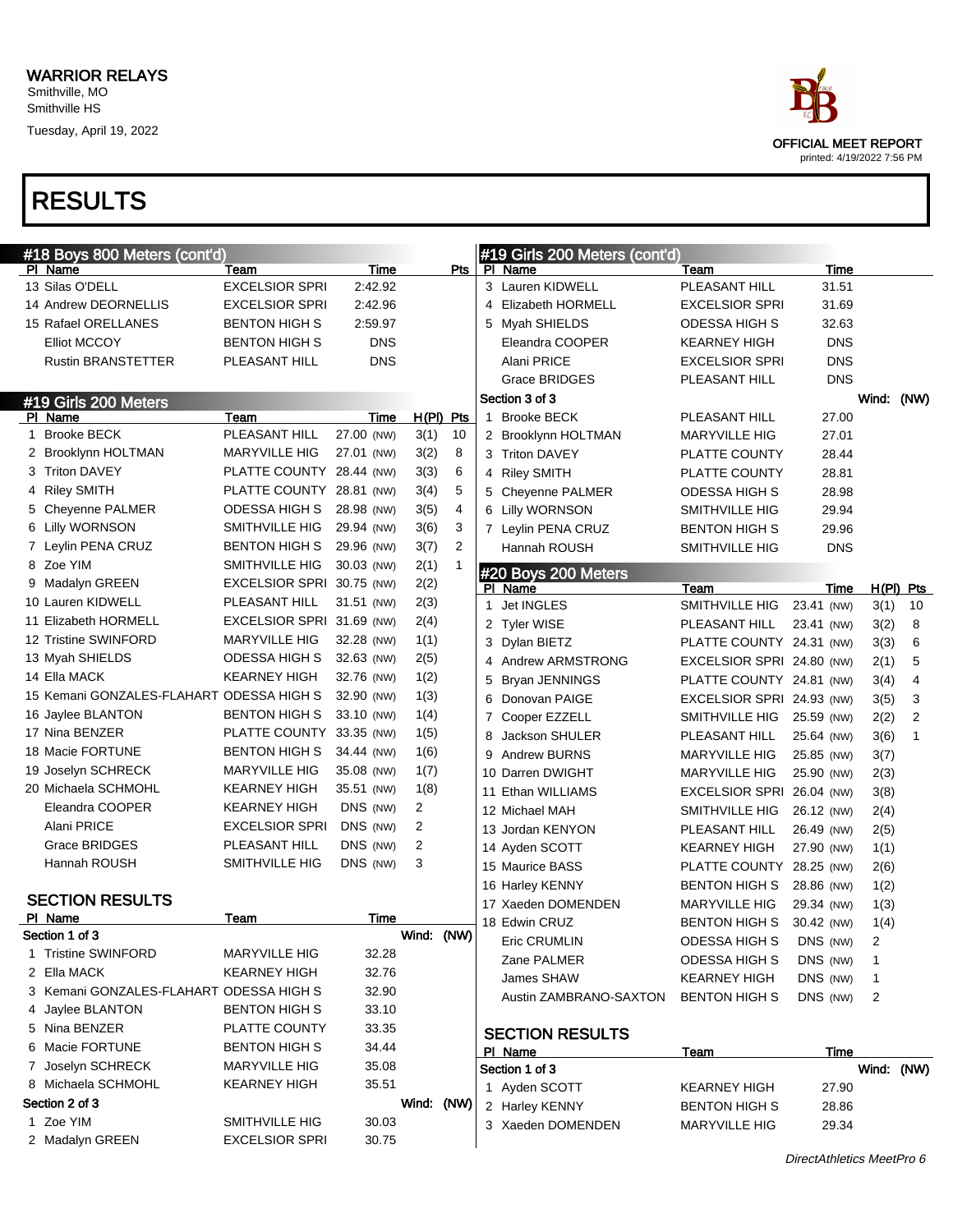

| #20 Boys 200 Meters (cont'd)   |                                 |                         |                    |              | #22 Boys 3200 Meters (cont'd)       |                       |             |                |  |
|--------------------------------|---------------------------------|-------------------------|--------------------|--------------|-------------------------------------|-----------------------|-------------|----------------|--|
| PI Name                        | Team                            | Time                    |                    |              | PI Name                             | Team                  | Time        | Pts            |  |
| 4 Edwin CRUZ                   | <b>BENTON HIGH S</b>            | 30.42                   |                    |              | 12 Zachary CATRON                   | <b>BENTON HIGH S</b>  | 15:41.06    |                |  |
| Zane PALMER                    | <b>ODESSA HIGH S</b>            | <b>DNS</b>              |                    |              | <b>Mason WARTNER</b>                | <b>EXCELSIOR SPRI</b> | <b>DNS</b>  |                |  |
| James SHAW                     | <b>KEARNEY HIGH</b>             | DNS                     |                    |              |                                     |                       |             |                |  |
| Section 2 of 3                 |                                 |                         | Wind: (NW)         |              | #23 Girls 4 x 400m Relay            |                       |             |                |  |
| 1 Andrew ARMSTRONG             | <b>EXCELSIOR SPRI</b>           | 24.80                   |                    |              | PI Team                             |                       | Time        | Pts            |  |
| 2 Cooper EZZELL                | SMITHVILLE HIG                  | 25.59                   |                    | $\mathbf{1}$ | SMITHVILLE HIGH SCHOOL (A)          |                       | 4:23.99     | 10             |  |
| 3 Darren DWIGHT                | <b>MARYVILLE HIG</b>            | 25.90                   |                    |              | 2 PLATTE COUNTY HIGH SCHOOL (A)     |                       | 4:38.03     | 8              |  |
| 4 Michael MAH                  | SMITHVILLE HIG                  | 26.12                   |                    |              | 3 PLEASANT HILL HIGH SCHOOL (A)     |                       | 4:46.87     | 6              |  |
| 5 Jordan KENYON                | PLEASANT HILL                   | 26.49                   |                    |              | 4 MARYVILLE HIGH SCHOOL (A)         |                       | 5:07.41     | 5              |  |
| 6 Maurice BASS                 | PLATTE COUNTY                   | 28.25                   |                    |              | EXCELSIOR SPRINGS HIGH SCHOOL (A)   |                       | <b>DNS</b>  |                |  |
| Eric CRUMLIN                   | <b>ODESSA HIGH S</b>            | <b>DNS</b>              |                    |              |                                     |                       |             |                |  |
| Austin ZAMBRANO-SAXTON         | <b>BENTON HIGH S</b>            | <b>DNS</b>              |                    |              | #24 Boys 4 x 400m Relay             |                       |             |                |  |
| Section 3 of 3                 |                                 |                         | Wind: (NW)         |              | PI Team                             |                       | Time        | Pts            |  |
| 1 Jet INGLES                   | SMITHVILLE HIG                  | 23.41                   |                    | 1            | BENTON HIGH SCHOOL (A)              |                       | 3:39.83     | 10             |  |
| 2 Tyler WISE                   | PLEASANT HILL                   | 23.41                   |                    |              | 2 SMITHVILLE HIGH SCHOOL (A)        |                       | 3:40.93     | 8              |  |
| 3 Dylan BIETZ                  | PLATTE COUNTY                   | 24.31                   |                    |              | 3 EXCELSIOR SPRINGS HIGH SCHOOL (A) |                       | 3:48.51     | 6              |  |
| 4 Bryan JENNINGS               | PLATTE COUNTY                   | 24.81                   |                    |              | 4 PLATTE COUNTY HIGH SCHOOL (A)     |                       | 3:49.77     | 5              |  |
| 5 Donovan PAIGE                | <b>EXCELSIOR SPRI</b>           | 24.93                   |                    |              | 5 PLEASANT HILL HIGH SCHOOL (A)     |                       | 3:58.39     | 4              |  |
| 6 Jackson SHULER               | PLEASANT HILL                   | 25.64                   |                    |              | 6 ODESSA HIGH SCHOOL (A)            |                       | 3:59.94     | 3              |  |
| 7 Andrew BURNS                 | <b>MARYVILLE HIG</b>            | 25.85                   |                    |              | 7 MARYVILLE HIGH SCHOOL (A)         |                       | 4:04.89     | $\overline{2}$ |  |
| 8 Ethan WILLIAMS               | <b>EXCELSIOR SPRI</b>           | 26.04                   |                    |              |                                     |                       |             |                |  |
| #21 Girls 3200 Meters          |                                 |                         |                    |              | #25 Boys High Jump<br>PI Name       | Team                  | <b>Mark</b> | <u>Pts</u>     |  |
| PI Name                        | Team                            | Time                    | Pts                |              | 1 Zachary PROCTOR                   | <b>KEARNEY HIGH</b>   | 1.95m       | 10             |  |
| 1 Sisely MITCHELL              | PLATTE COUNTY                   | 11:48.74                | 10                 |              | 2 Jesus FLORES-HERNANDEZ            | <b>MARYVILLE HIG</b>  | 1.90m       | 8              |  |
| 2 Naomi HUNTER                 | SMITHVILLE HIG                  | 11:56.80                | 8                  |              | 3 Kason MAUZEY                      | <b>BENTON HIGH S</b>  | 1.85m       | 6              |  |
| 3 Jacey BREWER                 | <b>EXCELSIOR SPRI</b>           | 13:35.23                | 6                  |              | 4J Zay'Quan HALL                    | PLATTE COUNTY         | 1.70m       | 5              |  |
| 4 Julia GRECO                  | PLATTE COUNTY                   | 13:43.60                | 5                  |              | 5J Dalton LAYTON                    | <b>EXCELSIOR SPRI</b> | 1.70m       | 4              |  |
| 5 Grace MCCOMMON               | PLEASANT HILL                   | 14:18.37                | 4                  |              | 6J Chance MORELAND                  | <b>EXCELSIOR SPRI</b> | 1.70m       | 3              |  |
| 6 Caroline POHREN              | <b>MARYVILLE HIG</b>            | 15:13.29                | 3                  |              | 7J Spencer ENGLE                    | SMITHVILLE HIG        | 1.65m       | 2              |  |
| Carmen GENTILIA                | PLATTE COUNTY                   | DQ                      |                    |              | 8J Bradley MCCOY                    | PLEASANT HILL         | 1.60m       | $\mathbf{1}$   |  |
| Ashlyn WHEELDON                | PLEASANT HILL                   | <b>DNS</b>              |                    |              | 9J Xavier CREIGHTON                 | PLEASANT HILL         | 1.60m       |                |  |
| <b>Katherine POHREN</b>        | <b>MARYVILLE HIG</b>            | <b>DNS</b>              |                    |              | 10 Braxton MOFFETT                  | <b>EXCELSIOR SPRI</b> | 1.55m       |                |  |
|                                |                                 |                         |                    |              | <b>Titus MCKIM</b>                  | <b>MARYVILLE HIG</b>  | NΗ          |                |  |
| #22 Boys 3200 Meters           |                                 |                         |                    |              | Andrew MCCLURE                      | PLATTE COUNTY         | NΗ          |                |  |
| PI Name<br>1 Liam ADAIR        | <u>Team</u><br>SMITHVILLE HIG   | <b>Time</b><br>10:43.60 | <b>Pts</b><br>$10$ |              | Owen TOTA                           | SMITHVILLE HIG        | <b>NH</b>   |                |  |
| 2 Cole SPACKLER                | <b>BENTON HIGH S</b>            | 10:47.09                | 8                  |              | Nash BROWN                          | PLATTE COUNTY         | NΗ          |                |  |
| 3 Asa KELLNER                  | SMITHVILLE HIG                  | 10:52.29                | 6                  |              | <b>Isaac SUMY</b>                   | ODESSA HIGH S         | <b>NH</b>   |                |  |
| 4 Tyler RUMORE                 | <b>EXCELSIOR SPRI</b>           | 10:58.44                | 5                  |              |                                     |                       |             |                |  |
|                                |                                 |                         |                    |              | #26 Girls High Jump                 |                       |             |                |  |
| 5 Kage AUDAS<br>6 Braxton HAYS | PLATTE COUNTY<br>SMITHVILLE HIG | 11:17.07<br>11:28.21    | 4<br>3             |              | PI Name                             | Team                  | <b>Mark</b> | <u>Pts</u>     |  |
| 7 Carter HODSON                | PLEASANT HILL                   | 11:38.59                | $\overline{2}$     |              | 1J Reese PICKETT                    | PLATTE COUNTY         | 1.45m       | 10             |  |
| 8 Tanner JOHNSON               | PLATTE COUNTY                   | 11:43.42                | $\mathbf{1}$       |              | 2J Ella CRAIN                       | PLEASANT HILL         | 1.45m       | 8              |  |
| 9 Mason MARRIOTT               | <b>MARYVILLE HIG</b>            |                         |                    |              | 3J Kennedy OUTLER                   | SMITHVILLE HIG        | 1.35m       | 5.5            |  |
| 10 Colton BERRY                | <b>MARYVILLE HIG</b>            | 12:21.06<br>12:33.95    |                    |              | 3J Rylee THOMPSON                   | SMITHVILLE HIG        | 1.35m       | 5.5            |  |
| 11 Gage PHROPER                | <b>BENTON HIGH S</b>            | 14:08.33                |                    |              | 5J Braidy MOORE                     | PLEASANT HILL         | 1.35m       | 4              |  |
|                                |                                 |                         |                    |              | 6J Madison HOYT                     | PLATTE COUNTY         | 1.35m       | 3              |  |
|                                |                                 |                         |                    |              |                                     |                       |             |                |  |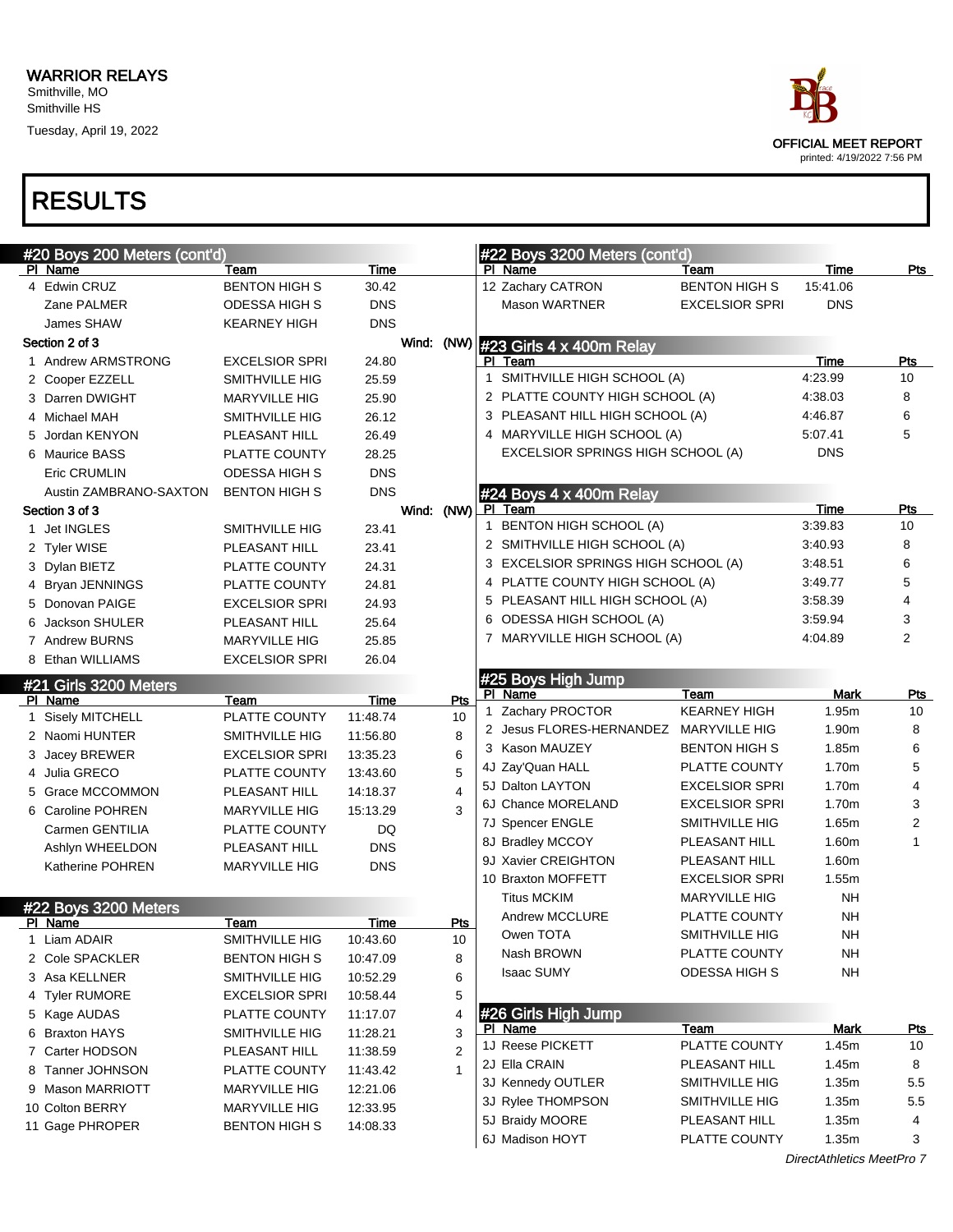

| #26 Girls High Jump (cont'd) |                       |                   |                | #29 Boys Long Jump (cont'd)              |                            |              |              |
|------------------------------|-----------------------|-------------------|----------------|------------------------------------------|----------------------------|--------------|--------------|
| PI Name                      | Team                  | <b>Mark</b>       | Pts            | PI Name                                  | Team                       | Mark         | <u>Pts</u>   |
| 7J Katherine POHREN          | <b>MARYVILLE HIG</b>  | 1.30m             | 1.5            | 9 Jacob ZAPATA                           | <b>EXCELSIOR SPRI</b>      | 5.23m (NW)   |              |
| 7J Makenzie RYERSON          | PLATTE COUNTY         | 1.30 <sub>m</sub> | 1.5            | 10 Ty ADKINS                             | SMITHVILLE HIG             | 5.11m (NW)   |              |
| 9J Aliviah DEYO              | <b>SMITHVILLE HIG</b> | 1.30m             |                | 11 Adrian MCGEE                          | <b>MARYVILLE HIG</b>       | 5.10m (NW)   |              |
| Aliya FARMER                 | <b>MARYVILLE HIG</b>  | <b>NH</b>         |                | 12 Nash BROWN                            | PLATTE COUNTY              | 5.01m (NW)   |              |
|                              |                       |                   |                | 13 Easton RYAN                           | <b>EXCELSIOR SPRI</b>      | 4.94m (NW)   |              |
| #27 Boys Pole Vault          |                       |                   |                | 14 Adrian BYRD                           | <b>BENTON HIGH S</b>       | 4.86m (NW)   |              |
| PI Name                      | Team                  | <b>Mark</b>       | Pts            | 15 Gavin STONE                           | <b>MARYVILLE HIG</b>       | 4.30m (NW)   |              |
| 1 John TIMCHAK               | <b>KEARNEY HIGH</b>   | 3.81 <sub>m</sub> | 10             | 16 Andrew DAUGHERTY                      | <b>BENTON HIGH S</b>       | 3.89m (NW)   |              |
| 2 Zachary MILLER             | SMITHVILLE HIG        | 3.66m             | 8              | Alexander SCHMID                         | <b>KEARNEY HIGH</b>        | DNS (NW)     |              |
| 3 Braxton MOFFETT            | <b>EXCELSIOR SPRI</b> | 3.05 <sub>m</sub> | 6              |                                          |                            |              |              |
| 4 Keaton STONE               | <b>MARYVILLE HIG</b>  | 2.89m             | 5              | #30 Girls Long Jump                      |                            |              |              |
| 5 Kevin TAYLOR               | PLATTE COUNTY         | 2.74m             | 4              | PI Name                                  | Team                       | Mark         | Pts          |
| <b>Brennan RICH</b><br>6     | PLATTE COUNTY         | 2.59m             | 3              | Brooklynn HOLTMAN<br>1                   | <b>MARYVILLE HIG</b>       | 4.98m (NW)   | 10           |
| 7J Vann GRIMES               | <b>KEARNEY HIGH</b>   | 2.30m             | $\overline{2}$ | 2 Riley HAYS                             | PLEASANT HILL              | 4.93m (NW)   | 8            |
| 8J Deagen BARBER             | <b>EXCELSIOR SPRI</b> | 2.30m             | $\mathbf{1}$   | 3 Rylee THOMPSON                         | SMITHVILLE HIG             | 4.66m (NW)   | 6            |
| 9J Ryan PESTANO              | <b>SMITHVILLE HIG</b> | 2.30m             |                | Baylee DAVIS<br>4                        | <b>SMITHVILLE HIG</b>      | 4.60m (NW)   | 4.5          |
| Dominick BETTS               | <b>EXCELSIOR SPRI</b> | <b>NH</b>         |                | Makayla HOPKINS<br>4                     | SMITHVILLE HIG             | 4.60m (NW)   | 4.5          |
| Xaeden DOMENDEN              | <b>MARYVILLE HIG</b>  | <b>DNS</b>        |                | Kami TOBIN<br>6                          | <b>MARYVILLE HIG</b>       | 4.56m (NW)   | 2.5          |
| <b>William BAILEY</b>        | <b>SMITHVILLE HIG</b> | <b>DNS</b>        |                | 6<br><b>Kallie GAARDER</b>               | <b>MARYVILLE HIG</b>       | 4.56m (NW)   | 2.5          |
|                              |                       |                   |                | 8<br><b>Chevenne PALMER</b>              | <b>ODESSA HIGH S</b>       | 4.55m (NW)   | $\mathbf{1}$ |
| #28 Girls Pole Vault         |                       |                   |                | Jaidyn WEBB<br>9                         | PLATTE COUNTY              | 4.51m (NW)   |              |
| PI Name                      | Team                  | <b>Mark</b>       | Pts            | 10 Makyna FAUST                          | PLEASANT HILL              | 4.42m (NW)   |              |
| 1 Elizabeth SHAW             | <b>KEARNEY HIGH</b>   | 2.59m             | 10             | 11 Autumn REDES                          | PLATTE COUNTY              | 4.20m (NW)   |              |
| 2J Carissa SMITH-NEELY       | PLEASANT HILL         | 2.14m             | 8              | 12 Lanyn SISK                            | <b>ODESSA HIGH S</b>       | 4.19m (NW)   |              |
| 3J Ainsley WATKINS           | <b>MARYVILLE HIG</b>  | 2.14m             | 6              | 13 Kylie ALBERTSON                       | <b>EXCELSIOR SPRI</b>      | 4.16m (NW)   |              |
| 4J Haley SCOTT               | SMITHVILLE HIG        | 1.98m             | 4.5            | 14 Sydney JARVIS                         | <b>EXCELSIOR SPRI</b>      | 4.12m (NW)   |              |
| 4J Megan DENNEY              | SMITHVILLE HIG        | 1.98m             | 4.5            | 15 Reagan BLOCK                          | <b>EXCELSIOR SPRI</b>      | 4.06m (NW)   |              |
| 6J Reagan BLOCK              | <b>EXCELSIOR SPRI</b> | 1.98m             | 3              | 16 Makenzie RYERSON                      | PLATTE COUNTY              | 4.05m (NW)   |              |
| 7 Hailey ROYER               | PLATTE COUNTY         | 1.82m             | 1.5            | 17 Braidy MOORE                          | PLEASANT HILL              | 3.93m (NW)   |              |
| 7 Bayley FREEMAN             | SMITHVILLE HIG        | 1.82m             | 1.5            | 18 Jaylee BLANTON                        | <b>BENTON HIGH S</b>       | 3.82m (NW)   |              |
| 9J Alaycia ROLLINS           | PLATTE COUNTY         | 1.82m             |                | 19 Hollie SHERRILL                       | <b>BENTON HIGH S</b>       | 3.80m (NW)   |              |
| 10 Payton MOORE              | PLEASANT HILL         | 1.70m             |                | 20 Kemani GONZALES-FLAHART ODESSA HIGH S |                            | $3.51m$ (NW) |              |
| Keagan WILMES                | <b>MARYVILLE HIG</b>  | <b>NH</b>         |                |                                          |                            |              |              |
| Anna SWENDDAL                | PLATTE COUNTY         | <b>DNS</b>        |                | #31 Boys Triple Jump                     |                            |              |              |
| <b>Keelin BREWER</b>         | <b>EXCELSIOR SPRI</b> | <b>DNS</b>        |                | PI Name                                  | Team                       | Mark         | <u>Pts</u>   |
| Breanna WILLIAMS             | <b>EXCELSIOR SPRI</b> | <b>DNS</b>        |                | 1 Keaton STONE                           | MARYVILLE HIG 12.70m (NW)  |              | 10           |
|                              |                       |                   |                | 2 Zay'Quan HALL                          | PLATTE COUNTY 12.17m (NW)  |              | 8            |
| #29 Boys Long Jump           |                       |                   |                | 3 Andrew MCCLURE                         | PLATTE COUNTY 12.08m (NW)  |              | 6            |
| <u>PI Name</u>               | Team                  | <b>Mark</b>       | <b>Pts</b>     | 4 Carson DOWNEY                          | SMITHVILLE HIG 11.89m (NW) |              | 5            |
| 1 Keaton STONE               | <b>MARYVILLE HIG</b>  | 6.41m (NW)        | 10             | 5 Jacob ZAPATA                           | EXCELSIOR SPRI 11.57m (NW) |              | 4            |
| 2 Tyler WISE                 | PLEASANT HILL         | 6.04m (NW)        | 8              | 6 Cayden HARRIS                          | KEARNEY HIGH 11.43m (NW)   |              | 3            |
| 3 Carson DOWNEY              | <b>SMITHVILLE HIG</b> | $6.02m$ (NW)      | 6              | 7 Dalton LAYTON                          | EXCELSIOR SPRI 11.22m (NW) |              | 2            |
| 4 Ethan WILLIAMS             | <b>EXCELSIOR SPRI</b> | 5.81m (NW)        | 5              | 8 Jack SCATTINI                          | PLATTE COUNTY 11.17m (NW)  |              | 1            |
| 5 Bradley MCCOY              | PLEASANT HILL         | 5.65m (NW)        | 4              | 9 Ty ADKINS                              | SMITHVILLE HIG 10.87m (NW) |              |              |
| 6 Xavier CREIGHTON           | PLEASANT HILL         | 5.50m (NW)        | 3              | 10 Jordan KENYON                         | PLEASANT HILL 10.81m (NW)  |              |              |
| 7 Jack SCATTINI              | PLATTE COUNTY         | 5.40m (NW)        | 1.5            | 11 Michael MAH                           | SMITHVILLE HIG 10.63m (NW) |              |              |
| 7 Michael MAH                | SMITHVILLE HIG        | 5.40m (NW)        | 1.5            |                                          |                            |              |              |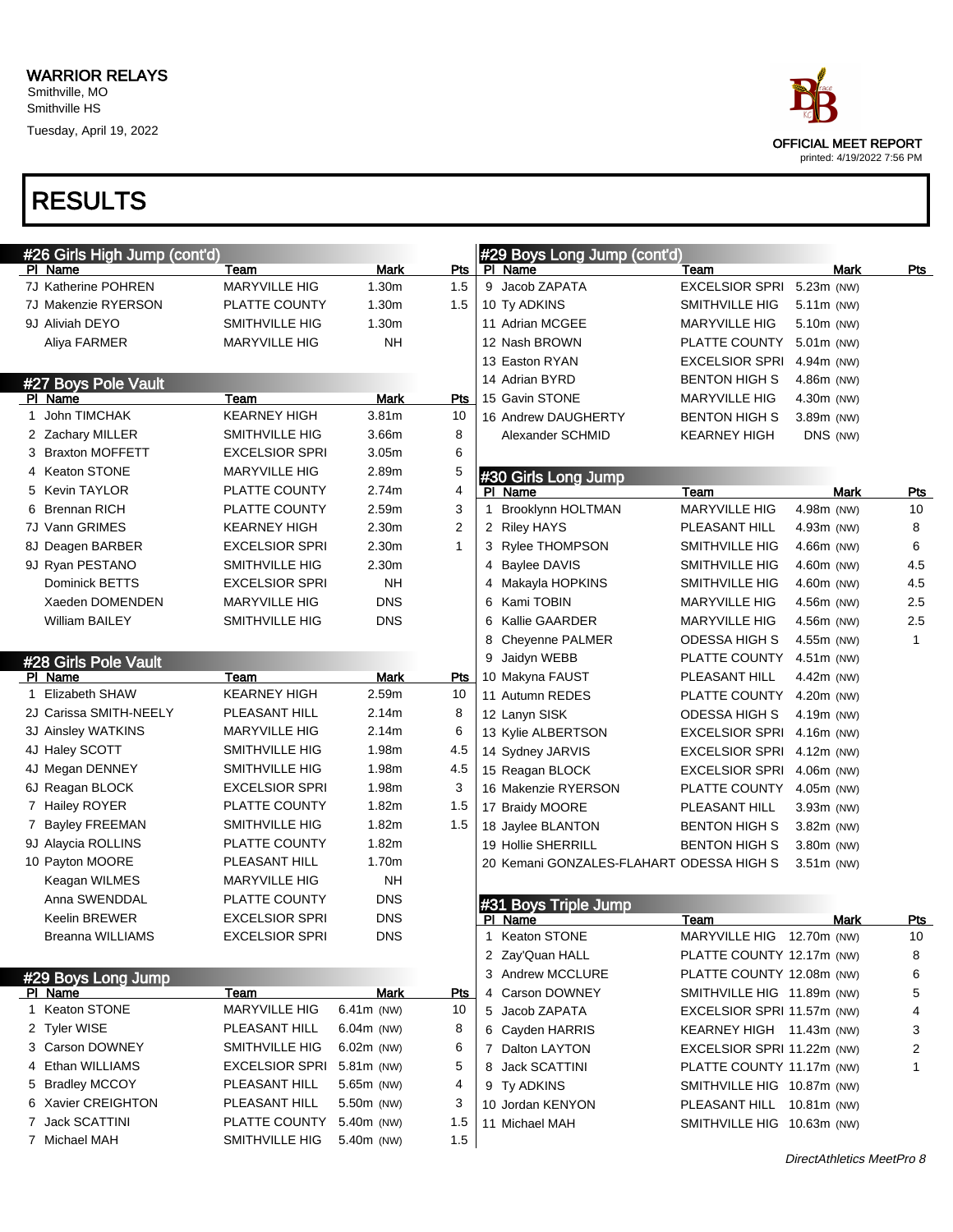

| #31 Boys Triple Jump (cont'd) |                            |               |                |             |   | #33 Boys Shot Put (cont'd) |                       |        |                |              |
|-------------------------------|----------------------------|---------------|----------------|-------------|---|----------------------------|-----------------------|--------|----------------|--------------|
| PI Name                       | Team                       | Mark          |                | Pts         |   | PI Name                    | Team                  |        | Mark F(PI) Pts |              |
| 12 Easton RYAN                | EXCELSIOR SPRI 10.53m (NW) |               |                |             |   | 19 Gus KEETON              | PLATTE COUNTY         | 10.38m | 1(5)           |              |
| 13 Isaac SUMY                 | ODESSA HIGH S 10.39m (NW)  |               |                |             |   | 20 Dominick ROGERS         | <b>EXCELSIOR SPRI</b> | 10.37m | 2(7)           |              |
| 14 Cohen JACOBS               | <b>KEARNEY HIGH</b>        | 9.77m (NW)    |                |             |   | 21 Coburn PARKIN           | PLATTE COUNTY         | 10.32m | 1(6)           |              |
| 15 Jonah MILLER               | <b>MARYVILLE HIG</b>       | 9.37m (NW)    |                |             |   | 22 Nikolas HIATT           | <b>BENTON HIGH S</b>  | 9.62m  | 2(8)           |              |
| Parker MORRISON               | PLEASANT HILL              | DNS (NW)      |                |             |   | 23 Ashton SAYLES           | <b>KEARNEY HIGH</b>   | 9.53m  | 1(7)           |              |
|                               |                            |               |                |             |   | 24 Jason BLUE              | <b>BENTON HIGH S</b>  | 8.29m  | 1(8)           |              |
| #32 Girls Triple Jump         |                            |               |                |             |   |                            |                       |        |                |              |
| PI Name                       | Team                       | Mark          |                | Pts         |   | <b>FLIGHT RESULTS</b>      |                       |        |                |              |
| 1 Riley HAYS                  | PLEASANT HILL              | 9.65m (NW)    |                | 10          |   | PI Name                    | Team                  | Mark   |                |              |
| 2 Jaidyn WEBB                 | PLATTE COUNTY              | 9.51m (NW)    |                | 8           |   | Flight 1 of 3              |                       |        |                |              |
| 3 Madison HOYT                | PLATTE COUNTY              | 9.49m (NW)    |                | 6           |   | 1 Ayden AGCOPRA            | <b>ODESSA HIGH S</b>  | 11.16m |                |              |
| 4 Kenzie PALMER               | PLATTE COUNTY              | $9.35m$ (NW)  |                | 5           |   | 2 Lukas ZOLYNAS            | <b>SMITHVILLE HIG</b> | 10.79m |                |              |
| 5 Makayla HOPKINS             | SMITHVILLE HIG             | 8.83m (NW)    |                | 4           |   | 3 Kameron DOYLE            | PLATTE COUNTY         | 10.68m |                |              |
| 6 Kameron PHALP               | SMITHVILLE HIG             | 8.81m (NW)    |                | 3           |   | 4 Cooper PEDEE             | <b>KEARNEY HIGH</b>   | 10.53m |                |              |
| 7 Keelin BREWER               | <b>EXCELSIOR SPRI</b>      | 8.32m (NW)    |                | 2           |   | 5 Gus KEETON               | PLATTE COUNTY         | 10.38m |                |              |
| 8 Elizabeth HORMELL           | EXCELSIOR SPRI 8.29m (NW)  |               |                | 1           |   | 6 Coburn PARKIN            | PLATTE COUNTY         | 10.32m |                |              |
| 9 Shaley SWANEY               | PLEASANT HILL              | 8.24m (NW)    |                |             |   | 7 Ashton SAYLES            | <b>KEARNEY HIGH</b>   | 9.53m  |                |              |
| 10 Baylee DAVIS               | <b>SMITHVILLE HIG</b>      | 8.19m (NW)    |                |             | 8 | Jason BLUE                 | <b>BENTON HIGH S</b>  | 8.29m  |                |              |
| 11 Caroline POHREN            | <b>MARYVILLE HIG</b>       | 8.16m (NW)    |                |             |   | Flight 2 of 3              |                       |        |                |              |
| 12 Chloe ALBERTSON            | <b>EXCELSIOR SPRI</b>      | 7.82m (NW)    |                |             |   | 1 Carson STERLING          | <b>MARYVILLE HIG</b>  | 12.64m |                |              |
| 13 Macey BEGEMANN             | <b>ODESSA HIGH S</b>       | 7.57m (NW)    |                |             |   | 2 Kolt WILLIS              | <b>EXCELSIOR SPRI</b> | 12.31m |                |              |
| 14 Brylie HENGGELER           | <b>MARYVILLE HIG</b>       | 7.53m (NW)    |                |             |   | 3 Aiden MITCHELL           | <b>ODESSA HIGH S</b>  | 11.88m |                |              |
| 15 Jaisyra STARCHMAN          | <b>ODESSA HIGH S</b>       | $6.63m$ (NW)  |                |             | 4 | Caden STOECKLEIN           | <b>MARYVILLE HIG</b>  | 11.37m |                |              |
| Payton MCGINNESS              | <b>MARYVILLE HIG</b>       | DNS (NW)      |                |             |   | 5 Kaleb LONG               | <b>KEARNEY HIGH</b>   | 10.98m |                |              |
| Makyna FAUST                  | PLEASANT HILL              | DNS (NW)      |                |             |   | 6 Kevin MACHADO CHAVEZ     | <b>BENTON HIGH S</b>  | 10.90m |                |              |
|                               |                            |               |                |             | 7 | <b>Dominick ROGERS</b>     | <b>EXCELSIOR SPRI</b> | 10.37m |                |              |
| #33 Boys Shot Put             |                            |               |                |             |   | 8 Nikolas HIATT            | <b>BENTON HIGH S</b>  | 9.62m  |                |              |
| PI Name                       | Team                       |               | Mark F(PI) Pts |             |   | Flight 3 of 3              |                       |        |                |              |
| 1 Lucas TROTTER               | SMITHVILLE HIG             | 16.89m        | 3(1)           | 10          |   | 1 Lucas TROTTER            | SMITHVILLE HIG        | 16.89m |                |              |
| 2 Jayce FARELL                | SMITHVILLE HIG             | 15.58m        | 3(2)           | 8           |   | 2 Jayce FARELL             | <b>SMITHVILLE HIG</b> | 15.58m |                |              |
| 3 Nathan SWILLEY              | PLEASANT HILL              | 13.20m        | 3(3)           | 6           |   | 3 Nathan SWILLEY           | PLEASANT HILL         | 13.20m |                |              |
| 4 James MOONEYHAM             | PLEASANT HILL              | 12.96m        | 3(4)           | 5           | 4 | James MOONEYHAM            | PLEASANT HILL         | 12.96m |                |              |
| 5 Carson STERLING             | <b>MARYVILLE HIG</b>       | 12.64m        | 2(1)           | 4           |   | 5 Mason MCGRATH            | <b>ODESSA HIGH S</b>  | 12.57m |                |              |
| 6 Mason MCGRATH               | <b>ODESSA HIGH S</b>       | 12.57m        | 3(5)           | 3           |   | 6 Kort WATKINS             | <b>MARYVILLE HIG</b>  | 12.27m |                |              |
| 7 Kolt WILLIS                 | <b>EXCELSIOR SPRI</b>      | 12.31m        | 2(2)           | 2           |   | 7 Amani ROBINSON           | <b>EXCELSIOR SPRI</b> | 12.24m |                |              |
| 8 Kort WATKINS                | <b>MARYVILLE HIG</b>       | 12.27m 3(6)   |                | $\mathbf 1$ | 8 | Cody COX                   | PLEASANT HILL         | 10.64m |                |              |
| 9 Amani ROBINSON              | <b>EXCELSIOR SPRI</b>      | $12.24m$ 3(7) |                |             |   | #34 Girls Shot Put         |                       |        |                |              |
| 10 Aiden MITCHELL             | ODESSA HIGH S              | 11.88m        | 2(3)           |             |   | PI Name                    | Team                  |        | Mark F(PI) Pts |              |
| 11 Caden STOECKLEIN           | <b>MARYVILLE HIG</b>       | 11.37m        | 2(4)           |             |   | 1 Reagan KIMREY            | PLEASANT HILL         | 12.66m | 2(1)           | 10           |
| 12 Ayden AGCOPRA              | ODESSA HIGH S              | 11.16m        | 1(1)           |             |   | 2 Keilee JOHNSON           | ODESSA HIGH S         | 11.97m | 2(2)           | 8            |
| 13 Kaleb LONG                 | <b>KEARNEY HIGH</b>        | 10.98m        | 2(5)           |             |   | 3 Kali BROWN               | <b>SMITHVILLE HIG</b> | 9.88m  | 2(3)           | 6            |
| 14 Kevin MACHADO CHAVEZ       | <b>BENTON HIGH S</b>       | 10.90m        | 2(6)           |             |   | 4 Lillian AUFFERT          | <b>MARYVILLE HIG</b>  | 9.66m  | 2(4)           | 5            |
| 15 Lukas ZOLYNAS              | SMITHVILLE HIG             | 10.79m        | 1(2)           |             |   | 5 Emma RICE                | <b>SMITHVILLE HIG</b> | 9.55m  | 2(5)           | 4            |
| 16 Kameron DOYLE              | PLATTE COUNTY              | 10.68m        | 1(3)           |             |   | 6 Tatum LEVENDAHL          | BENTON HIGH S         | 8.61m  | 2(6)           | 3            |
| 17 Cody COX                   | PLEASANT HILL              | 10.64m        | 3(8)           |             |   | 7 Rylee HORNBUCKLE         | <b>MARYVILLE HIG</b>  | 8.55m  | 2(7)           | 2            |
| 18 Cooper PEDEE               | <b>KEARNEY HIGH</b>        | 10.53m        | 1(4)           |             |   | 8 Katie ROBINETTE          | <b>SMITHVILLE HIG</b> | 8.54m  | 2(8)           | $\mathbf{1}$ |
|                               |                            |               |                |             |   |                            |                       |        |                |              |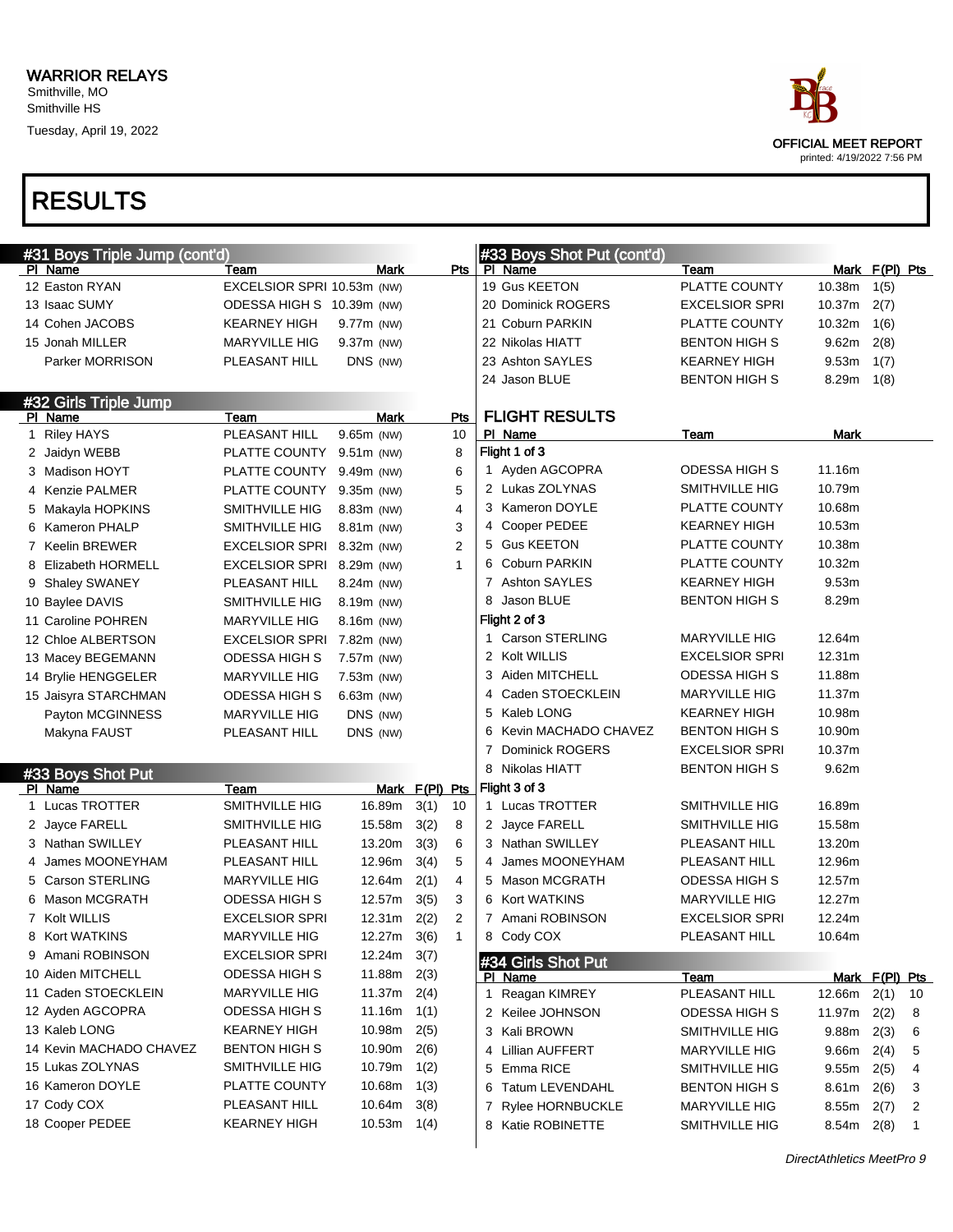| ace                        |
|----------------------------|
| OFFICIAL MEET REPORT       |
| printed: 4/19/2022 7:56 PM |

| #34 Girls Shot Put (cont'd) |                       |             |                            |   | #35 Boys Discus (cont'd) |                       |           |                |              |
|-----------------------------|-----------------------|-------------|----------------------------|---|--------------------------|-----------------------|-----------|----------------|--------------|
| PI Name                     | Team                  |             | Mark F(PI) Pts             |   | PI Name                  | Team                  |           | Mark F(PI) Pts |              |
| 9 Gracie BROWN              | <b>EXCELSIOR SPRI</b> | 8.50m       | 2(9)                       |   | 8 Aiden SMITH-COLDREN    | <b>KEARNEY HIGH</b>   | 33.28m    | 1(2)           | $\mathbf{1}$ |
| 10 Sarah HALE               | <b>BENTON HIGH S</b>  | 7.42m       | 1(1)                       |   | 9 Carson STERLING        | <b>MARYVILLE HIG</b>  | 32.64m    | 2(1)           |              |
| 11 Alyia STILLMAN           | <b>BENTON HIGH S</b>  | 7.38m       | 1(2)                       |   | 10 Nikolas HIATT         | <b>BENTON HIGH S</b>  | 32.19m    | 3(7)           |              |
| 11 Ellie WILLNERD           | MARYVILLE HIG         | 7.38m       | 1(2)                       |   | 11 Mason MCGRATH         | ODESSA HIGH S         | 32.11m    | 3(8)           |              |
| 13 Carly COLBERT            | <b>EXCELSIOR SPRI</b> | 7.29m       | 1(4)                       |   | 12 Lukas ZOLYNAS         | SMITHVILLE HIG        | 30.99m    | 2(2)           |              |
| 14 Raegan BEAMAN            | PLEASANT HILL         | 7.27m       | 1(5)                       |   | 13 Kaleb LONG            | <b>KEARNEY HIGH</b>   | 30.61m    | 2(3)           |              |
| 15 Blair BOLLING            | PLATTE COUNTY         | 7.13m       | 1(6)                       |   | 14 Trace DUNLAP          | <b>KEARNEY HIGH</b>   | 30.53m    | 2(4)           |              |
| 16 Ariana REYNOLDS          | <b>EXCELSIOR SPRI</b> | 7.12m       | 1(7)                       |   | 15 Gus KEETON            | PLATTE COUNTY         | 29.83m    | 2(5)           |              |
| 17 Bailey SILCOTT           | PLATTE COUNTY         | 7.10m       | 1(8)                       |   | 16 Carson POLLEY         | <b>EXCELSIOR SPRI</b> | 28.83m    | 2(6)           |              |
| 18 Emma MARTIN              | <b>KEARNEY HIGH</b>   | 7.08m       | 1(9)                       |   | 17 Kort WATKINS          | MARYVILLE HIG         | 28.64m    | 2(7)           |              |
| 19 Chloe CONE               | <b>KEARNEY HIGH</b>   | 6.02m       | 1(10)                      |   | 18 Trenton HARRIS        | ODESSA HIGH S         | 28.58m    | 1(3)           |              |
| <b>Haley MOSER</b>          | PLATTE COUNTY         | DNS.        | $\overline{\phantom{0}}^2$ |   | 19 Cameron MONTEZ        | ODESSA HIGH S         | 27.61m    | 1(4)           |              |
|                             |                       |             |                            |   | 20 Titus MCKIM           | <b>MARYVILLE HIG</b>  | 26.78m    | 1(5)           |              |
| <b>FLIGHT RESULTS</b>       |                       |             |                            |   | 21 Coburn PARKIN         | PLATTE COUNTY         | 25.68m    | 1(6)           |              |
| PI Name                     | Team                  | Mark        |                            |   | 22 Cameron SUMNERS       | <b>BENTON HIGH S</b>  | 23.87m    | 1(7)           |              |
| Flight 1 of 2               |                       |             |                            |   | 23 Kevin MACHADO CHAVEZ  | <b>BENTON HIGH S</b>  | 23.44m    | 1(8)           |              |
| 1 Sarah HALE                | <b>BENTON HIGH S</b>  | 7.42m       |                            |   | Kylor MEEK               | <b>EXCELSIOR SPRI</b> | NM        | $\overline{2}$ |              |
| 2 Alyia STILLMAN            | BENTON HIGH S         | 7.38m       |                            |   |                          |                       |           |                |              |
| 2 Ellie WILLNERD            | <b>MARYVILLE HIG</b>  | 7.38m       |                            |   | <b>FLIGHT RESULTS</b>    |                       |           |                |              |
| 4 Carly COLBERT             | <b>EXCELSIOR SPRI</b> | 7.29m       |                            |   | PI Name                  | Team                  | Mark      |                |              |
| 5 Raegan BEAMAN             | PLEASANT HILL         | 7.27m       |                            |   | Flight 1 of 3            |                       |           |                |              |
| 6 Blair BOLLING             | PLATTE COUNTY         | 7.13m       |                            |   | 1 Gage FULK              | PLATTE COUNTY         | 34.00m    |                |              |
| 7 Ariana REYNOLDS           | <b>EXCELSIOR SPRI</b> | 7.12m       |                            |   | 2 Aiden SMITH-COLDREN    | <b>KEARNEY HIGH</b>   | 33.28m    |                |              |
| 8 Bailey SILCOTT            | PLATTE COUNTY         | 7.10m       |                            |   | 3 Trenton HARRIS         | <b>ODESSA HIGH S</b>  | 28.58m    |                |              |
| 9 Emma MARTIN               | <b>KEARNEY HIGH</b>   | 7.08m       |                            | 4 | Cameron MONTEZ           | <b>ODESSA HIGH S</b>  | 27.61m    |                |              |
| 10 Chloe CONE               | <b>KEARNEY HIGH</b>   | 6.02m       |                            | 5 | <b>Titus MCKIM</b>       | MARYVILLE HIG         | 26.78m    |                |              |
| Flight 2 of 2               |                       |             |                            | 6 | <b>Coburn PARKIN</b>     | PLATTE COUNTY         | 25.68m    |                |              |
| 1 Reagan KIMREY             | PLEASANT HILL         | 12.66m      |                            | 7 | <b>Cameron SUMNERS</b>   | <b>BENTON HIGH S</b>  | 23.87m    |                |              |
| 2 Keilee JOHNSON            | <b>ODESSA HIGH S</b>  | 11.97m      |                            |   | 8 Kevin MACHADO CHAVEZ   | <b>BENTON HIGH S</b>  | 23.44m    |                |              |
| 3 Kali BROWN                | SMITHVILLE HIG        | 9.88m       |                            |   | Flight 2 of 3            |                       |           |                |              |
| 4 Lillian AUFFERT           | <b>MARYVILLE HIG</b>  | 9.66m       |                            |   | 1 Carson STERLING        | <b>MARYVILLE HIG</b>  | 32.64m    |                |              |
| 5 Emma RICE                 | SMITHVILLE HIG        | 9.55m       |                            |   | 2 Lukas ZOLYNAS          | SMITHVILLE HIG        | 30.99m    |                |              |
| 6 Tatum LEVENDAHL           | BENTON HIGH S         | 8.61m       |                            |   | 3 Kaleb LONG             | KEARNEY HIGH          | 30.61m    |                |              |
| 7 Rylee HORNBUCKLE          | <b>MARYVILLE HIG</b>  | 8.55m       |                            | 4 | <b>Trace DUNLAP</b>      | KEARNEY HIGH          | 30.53m    |                |              |
| 8 Katie ROBINETTE           | SMITHVILLE HIG        | 8.54m       |                            | 5 | <b>Gus KEETON</b>        | PLATTE COUNTY         | 29.83m    |                |              |
| 9 Gracie BROWN              | <b>EXCELSIOR SPRI</b> | 8.50m       |                            | 6 | <b>Carson POLLEY</b>     | <b>EXCELSIOR SPRI</b> | 28.83m    |                |              |
| Haley MOSER                 | PLATTE COUNTY         | <b>DNS</b>  |                            |   | 7 Kort WATKINS           | <b>MARYVILLE HIG</b>  | 28.64m    |                |              |
| #35 Boys Discus             |                       |             |                            |   | Kylor MEEK               | <b>EXCELSIOR SPRI</b> | <b>NM</b> |                |              |
| PI Name                     | Team                  |             | Mark F(PI) Pts             |   | Flight 3 of 3            |                       |           |                |              |
| 1 Jayce FARELL              | SMITHVILLE HIG        | 44.30m      | 3(1)<br>10                 |   | 1 Jayce FARELL           | SMITHVILLE HIG        | 44.30m    |                |              |
| 2 Lucas TROTTER             | SMITHVILLE HIG        | 43.40m      | 3(2)<br>8                  |   | 2 Lucas TROTTER          | SMITHVILLE HIG        | 43.40m    |                |              |
| 3 Kolt WILLIS               | <b>EXCELSIOR SPRI</b> | 41.94m      | 3(3)<br>6                  |   | 3 Kolt WILLIS            | <b>EXCELSIOR SPRI</b> | 41.94m    |                |              |
| 4 Gary MANDA                | PLEASANT HILL         | 34.54m      | 3(4)<br>5                  |   | 4 Gary MANDA             | PLEASANT HILL         | 34.54m    |                |              |
| 5 James MOONEYHAM           | PLEASANT HILL         | 34.50m      | 3(5)<br>4                  |   | 5 James MOONEYHAM        | PLEASANT HILL         | 34.50m    |                |              |
| 6 Gage FULK                 | PLATTE COUNTY         | 34.00m      | 1(1)<br>3                  |   | 6 Nathan SWILLEY         | PLEASANT HILL         | 33.41m    |                |              |
| 7 Nathan SWILLEY            | PLEASANT HILL         | 33.41m 3(6) | $\overline{c}$             |   | 7 Nikolas HIATT          | <b>BENTON HIGH S</b>  | 32.19m    |                |              |
|                             |                       |             |                            |   |                          |                       |           |                |              |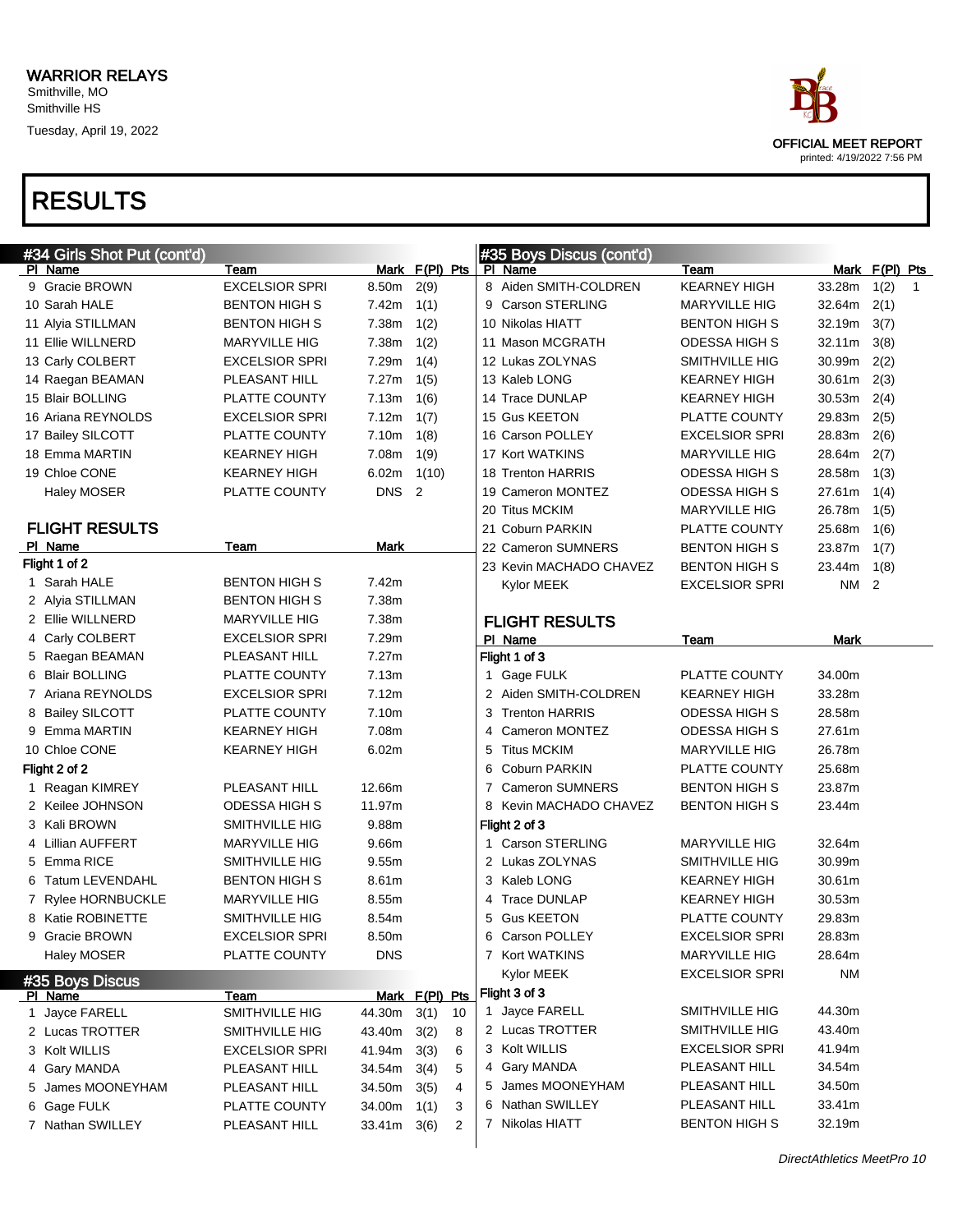

| #35 Boys Discus (cont'd) |                       |             |                |              | #36 Girls Discus (cont'd) |                       |                  |                |                |
|--------------------------|-----------------------|-------------|----------------|--------------|---------------------------|-----------------------|------------------|----------------|----------------|
| PI Name                  | Team                  | <b>Mark</b> |                |              | PI Name                   | Team                  | <b>Mark</b>      |                |                |
| 8 Mason MCGRATH          | <b>ODESSA HIGH S</b>  | 32.11m      |                |              | 7 Haley MOSER             | PLATTE COUNTY         | 21.42m           |                |                |
| #36 Girls Discus         |                       |             |                |              | 8 Ellie WILLNERD          | <b>MARYVILLE HIG</b>  | 20.74m           |                |                |
| PI Name                  | Team                  |             | Mark F(PI) Pts |              | 9 Haley BUTLER            | <b>EXCELSIOR SPRI</b> | 20.58m           |                |                |
| 1 Reagan KIMREY          | PLEASANT HILL         | 42.36m      | 2(1)           | 10           | 10 Brooke CUTLER          | SMITHVILLE HIG        | 19.47m           |                |                |
| 2 Kali BROWN             | SMITHVILLE HIG        | 38.13m      | 2(2)           | 8            | #37 Boys Javelin          |                       |                  |                |                |
| 3 Laney MCDANIEL         | PLEASANT HILL         | 25.45m      | 2(3)           | 6            | PI Name                   | Team                  |                  | Mark F(PI) Pts |                |
| <b>Ellison NOLL</b>      | SMITHVILLE HIG        | 25.30m      | 2(4)           | 5            | 1 Cole TURNER             | SMITHVILLE HIG        | 43.50m           | 2(1)           | 10             |
| 5 Raegan BEAMAN          | PLEASANT HILL         | 24.62m      | 2(5)           | 4            | 2 Aiden MITCHELL          | <b>ODESSA HIGH S</b>  | 40.90m           | 2(2)           | 8              |
| 6 Macey BEGEMANN         | <b>ODESSA HIGH S</b>  | 23.97m      | 1(1)           | 3            | 3 Kaulen MUELLER          | SMITHVILLE HIG        | 37.84m           | 2(3)           | 6              |
| 7 Alyia STILLMAN         | <b>BENTON HIGH S</b>  | 22.50m      | 2(6)           | 2            | 4 Adrian MCGEE            | <b>MARYVILLE HIG</b>  | 37.63m           | 2(4)           | 5              |
| 8 Haley MOSER            | PLATTE COUNTY         | 21.42m      | 2(7)           | $\mathbf{1}$ | 5 Caden STOECKLEIN        | <b>MARYVILLE HIG</b>  | 37.53m           | 2(5)           | 4              |
| Ellie WILLNERD<br>9      | <b>MARYVILLE HIG</b>  | 20.74m      | 2(8)           |              | 6 Dalton LAYTON           | <b>EXCELSIOR SPRI</b> | 37.10m           | 2(6)           | 3              |
| 10 Haley BUTLER          | <b>EXCELSIOR SPRI</b> | 20.58m      | 2(9)           |              | 7 Sage LUTZ               | PLATTE COUNTY         | 34.16m           | 2(7)           | $\overline{2}$ |
| 11 Chloe CONE            | <b>KEARNEY HIGH</b>   | 19.68m      | 1(2)           |              | 8 Christian YOCKLIN       | PLATTE COUNTY         | 33.46m           | 1(1)           | $\mathbf{1}$   |
| 12 Brooke CUTLER         | SMITHVILLE HIG        | 19.47m      | 2(10)          |              | 9 Gary MANDA              | PLEASANT HILL         | 33.36m           | 2(8)           |                |
| 13 Austyn DEITER         | <b>MARYVILLE HIG</b>  | 18.69m      | 1(3)           |              | 10 Jack ALEXANDER         | SMITHVILLE HIG        | 32.04m           | 1(2)           |                |
| 14 Bailey SILCOTT        | PLATTE COUNTY         | 18.40m      | 1(4)           |              | 11 Aiden SMITH-COLDREN    | <b>KEARNEY HIGH</b>   | 31.70m           | 1(3)           |                |
| 15 Blair BOLLING         | PLATTE COUNTY         | 18.23m      | 1(5)           |              | 12 Brody GATES            | PLATTE COUNTY         | 31.55m           | 1(4)           |                |
| 16 Seanna CAMPBELL       | <b>BENTON HIGH S</b>  | 18.22m      | 1(6)           |              | 13 Easton RYAN            | <b>EXCELSIOR SPRI</b> | 30.75m           | 1(5)           |                |
| 17 Gracie BROWN          | <b>EXCELSIOR SPRI</b> | 18.03m      | 1(7)           |              | 14 Trenton HARRIS         | <b>ODESSA HIGH S</b>  | 29.96m           | 2(9)           |                |
| 18 Sarah HALE            | <b>BENTON HIGH S</b>  | 17.30m      | 1(8)           |              | 15 Titus MCKIM            | <b>MARYVILLE HIG</b>  | 29.12m           | 1(6)           |                |
| 19 Madison VAUGHT        | <b>MARYVILLE HIG</b>  | 17.07m      | 1(9)           |              | 16 Cole RHINE             | <b>EXCELSIOR SPRI</b> | 28.85m           | 1(7)           |                |
| 20 Chloe CARLYLE         | <b>EXCELSIOR SPRI</b> | 15.94m      | 1(10)          |              | 17 Mavric GOODMAN         | <b>KEARNEY HIGH</b>   | 25.90m           | 1(8)           |                |
| 21 Emma MARTIN           | <b>KEARNEY HIGH</b>   | 15.52m      | 1(11)          |              | <b>18 TJ PFLUGRADT</b>    | <b>BENTON HIGH S</b>  | 25.29m           | 1(9)           |                |
|                          |                       |             |                |              | 19 Jason BLUE             | <b>BENTON HIGH S</b>  | 21.49m           | 1(10)          |                |
| <b>FLIGHT RESULTS</b>    |                       |             |                |              | 20 Jesus JERONIMO-VIGIL   | <b>BENTON HIGH S</b>  | 19.75m           | 1(11)          |                |
| PI Name                  | Team                  | Mark        |                |              | Jonathan COX              | PLEASANT HILL         | DNS <sub>2</sub> |                |                |
| Flight 1 of 2            |                       |             |                |              |                           |                       |                  |                |                |
| 1 Macey BEGEMANN         | <b>ODESSA HIGH S</b>  | 23.97m      |                |              | <b>FLIGHT RESULTS</b>     |                       |                  |                |                |
| 2 Chloe CONE             | <b>KEARNEY HIGH</b>   | 19.68m      |                |              | PI Name                   | Team                  | Mark             |                |                |
| 3 Austyn DEITER          | <b>MARYVILLE HIG</b>  | 18.69m      |                |              | Flight 1 of 2             |                       |                  |                |                |
| 4 Bailey SILCOTT         | PLATTE COUNTY         | 18.40m      |                |              | 1 Christian YOCKLIN       | <b>PLATTE COUNTY</b>  | 33.46m           |                |                |
| 5 Blair BOLLING          | PLATTE COUNTY         | 18.23m      |                |              | 2 Jack ALEXANDER          | <b>SMITHVILLE HIG</b> | 32.04m           |                |                |
| Seanna CAMPBELL<br>6     | <b>BENTON HIGH S</b>  | 18.22m      |                |              | 3 Aiden SMITH-COLDREN     | <b>KEARNEY HIGH</b>   | 31.70m           |                |                |
| 7 Gracie BROWN           | <b>EXCELSIOR SPRI</b> | 18.03m      |                |              | 4 Brody GATES             | PLATTE COUNTY         | 31.55m           |                |                |
| 8 Sarah HALE             | <b>BENTON HIGH S</b>  | 17.30m      |                |              | 5 Easton RYAN             | <b>EXCELSIOR SPRI</b> | 30.75m           |                |                |
| 9 Madison VAUGHT         | <b>MARYVILLE HIG</b>  | 17.07m      |                |              | 6 Titus MCKIM             | <b>MARYVILLE HIG</b>  | 29.12m           |                |                |
| 10 Chloe CARLYLE         | <b>EXCELSIOR SPRI</b> | 15.94m      |                |              | 7 Cole RHINE              | <b>EXCELSIOR SPRI</b> | 28.85m           |                |                |
| 11 Emma MARTIN           | KEARNEY HIGH          | 15.52m      |                |              | 8 Mavric GOODMAN          | <b>KEARNEY HIGH</b>   | 25.90m           |                |                |
| Flight 2 of 2            |                       |             |                |              | 9 TJ PFLUGRADT            | <b>BENTON HIGH S</b>  | 25.29m           |                |                |
| 1 Reagan KIMREY          | PLEASANT HILL         | 42.36m      |                |              | 10 Jason BLUE             | <b>BENTON HIGH S</b>  | 21.49m           |                |                |
| 2 Kali BROWN             | SMITHVILLE HIG        | 38.13m      |                |              | 11 Jesus JERONIMO-VIGIL   | <b>BENTON HIGH S</b>  | 19.75m           |                |                |
| 3 Laney MCDANIEL         | PLEASANT HILL         | 25.45m      |                |              | Flight 2 of 2             |                       |                  |                |                |
| 4 Ellison NOLL           | SMITHVILLE HIG        | 25.30m      |                |              | 1 Cole TURNER             | SMITHVILLE HIG        | 43.50m           |                |                |
| 5 Raegan BEAMAN          | PLEASANT HILL         | 24.62m      |                |              | 2 Aiden MITCHELL          | <b>ODESSA HIGH S</b>  | 40.90m           |                |                |
| 6 Alyia STILLMAN         | <b>BENTON HIGH S</b>  | 22.50m      |                |              | 3 Kaulen MUELLER          | SMITHVILLE HIG        | 37.84m           |                |                |
|                          |                       |             |                |              |                           |                       |                  |                |                |